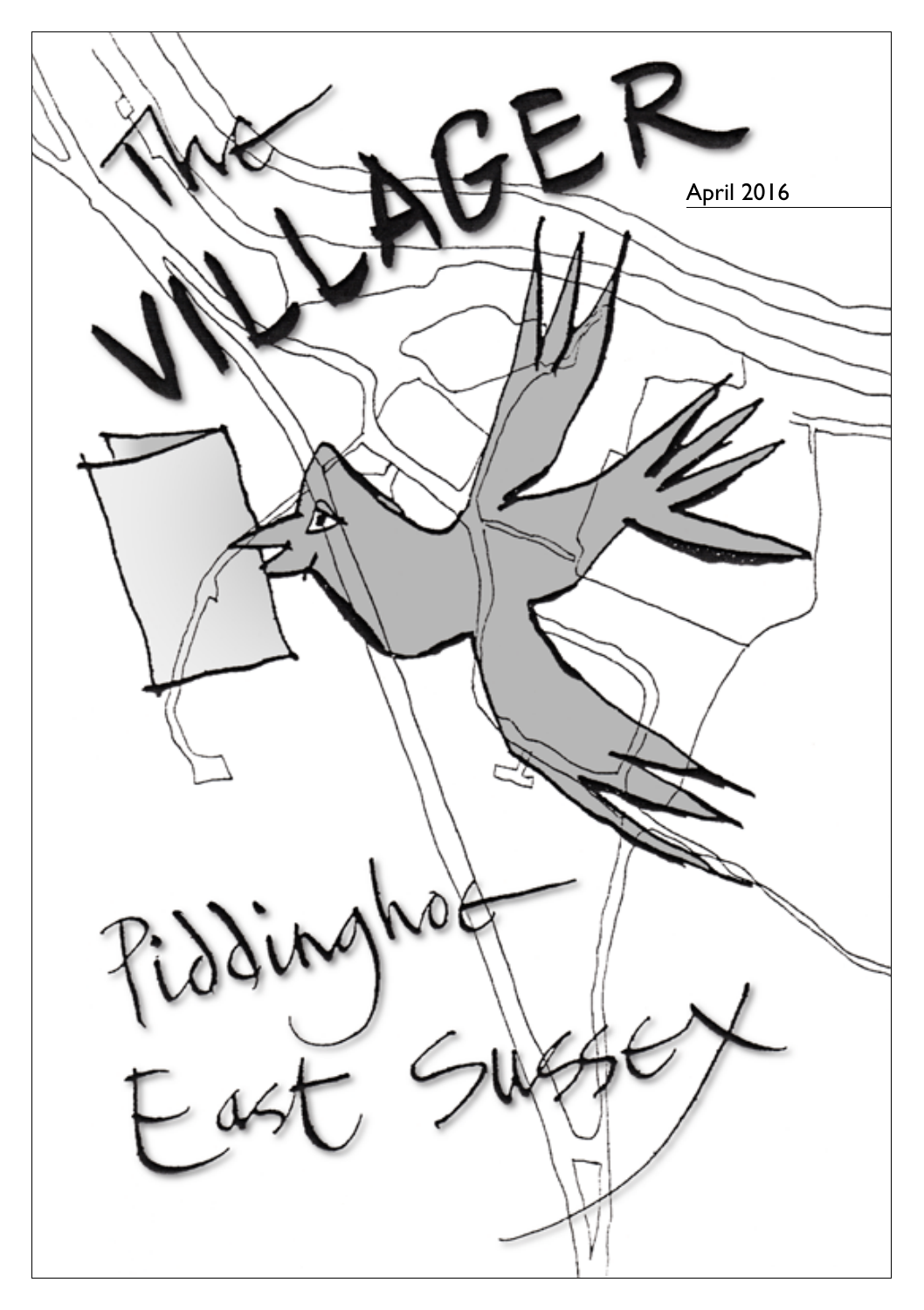# **EDITORIAL**

Since the last issue of the magazine we have all struggled on through ghastly weather and the threat of information overload concerning Brexit. Readers will be relieved to know that *The Villager* will not be entering that particular debate! Instead, we would like to bring your attention to a celebratory moment. This is the 120th issue of *The Villager*, marking 20 years or so of its publication. We don't know how this measures up with other village magazines, but it's a pretty good record.

For the team now responsible for bringing the magazine to you, relief has been the dominant feeling amongst us on receipt of some very encouraging feedback for our first issue. Thank you so much to everyone who has told us how much they enjoyed it. Of very great pleasure to us was receiving warm congratulations from the two editors who produced *The Villager* before us – Ken Cheeseman and Mike Draisey. With their highly-valued approval in hand, we must now get on with it!

This issue contains our 'regulars', as well as articles submitted by other villagers. For anyone also wishing to write something, do please take a close look at the final page. We have added some important information about length, the deadline, and so on.

A new 'regular' appears for the first time. Sheila Redman is going to write profiles of villagers. Sheila will ask villagers if she can come and talk to them about their lives, and then write up the conversation as a Profile. As befits the 120th issue of *The Villager*, she begins with the founding editor – Ken Cheeseman. There are a number of interesting people living in this village (they are not always the ones from whom we hear the most), and we think that their 'stories' might make a good read. Please don't nominate yourself to be the subject of a Profile, but if you know that your next door neighbour has hidden depths (only of the best sort), do have a quiet word with Sheila.

#### *The team: Sheila Redman (Chair), Gill Davies, Angie Ridge, Bill Pierce, Sue Massey, David Aicken.*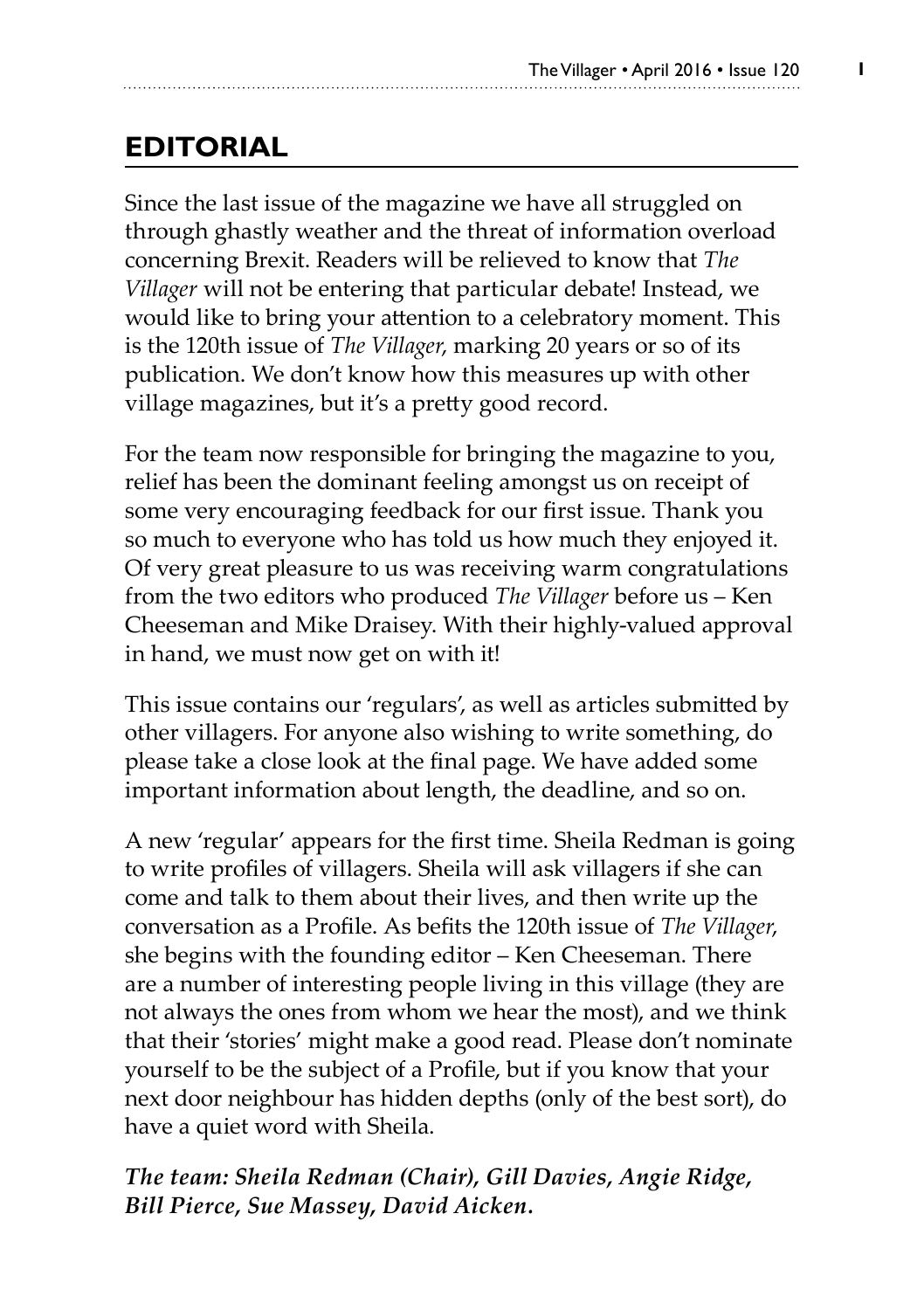# **PIDDINGHOE PARISH COUNCIL**

#### **Minutes of the Parish Council Meeting held at the Village Hall, Piddinghoe, on Tuesday 15th March 2016 at 7.30pm**

**Present:** Councillors David Aicken, Debbie Mills, Angela Ridge, Nick Woolger, Mr Julian Peterson (Clerk). Lewes District Councillor Paul Franklin, David Wilkinson, members of the public.

Vice Chairman Cllr Nick Woolger was elected to be Chairman for this meeting.

**Apologies for Absence:** Cllr Dennis Stow (it was noted that Cllr Stow was frequently out of contact on holiday), Gill Davies.

**Minutes:** The minutes of the meeting held on 12th January 2016 AGREED By Council and signed by the Chairman.

**Disclosure of interests:** None from Councillors.

#### **Public Participation**

A question from Sue Massey, not on the agenda, that requires a written response. The clerk is to write to the Sailing Club about Fishing Club members driving along the track to the river causing the footpath to become very muddy and churned.

### **AGENDA**

- 1. Council accepted the accounts as prepared by Councillor Debbie Mills. The balance being £5,418.41 and the balance of Valerie Mellor's bequest is £45,149.19.
- 2. Council resolved to stay in the smaller Authorities Appointments Ltd, External Auditors scheme, because it was deemed safer to stay in the scheme in the advent of any future enquiry. There was no substantial difference in costs. The RFO was thanked for her work on this complex subject.
- 3. The planning application concerning Iford farm was noted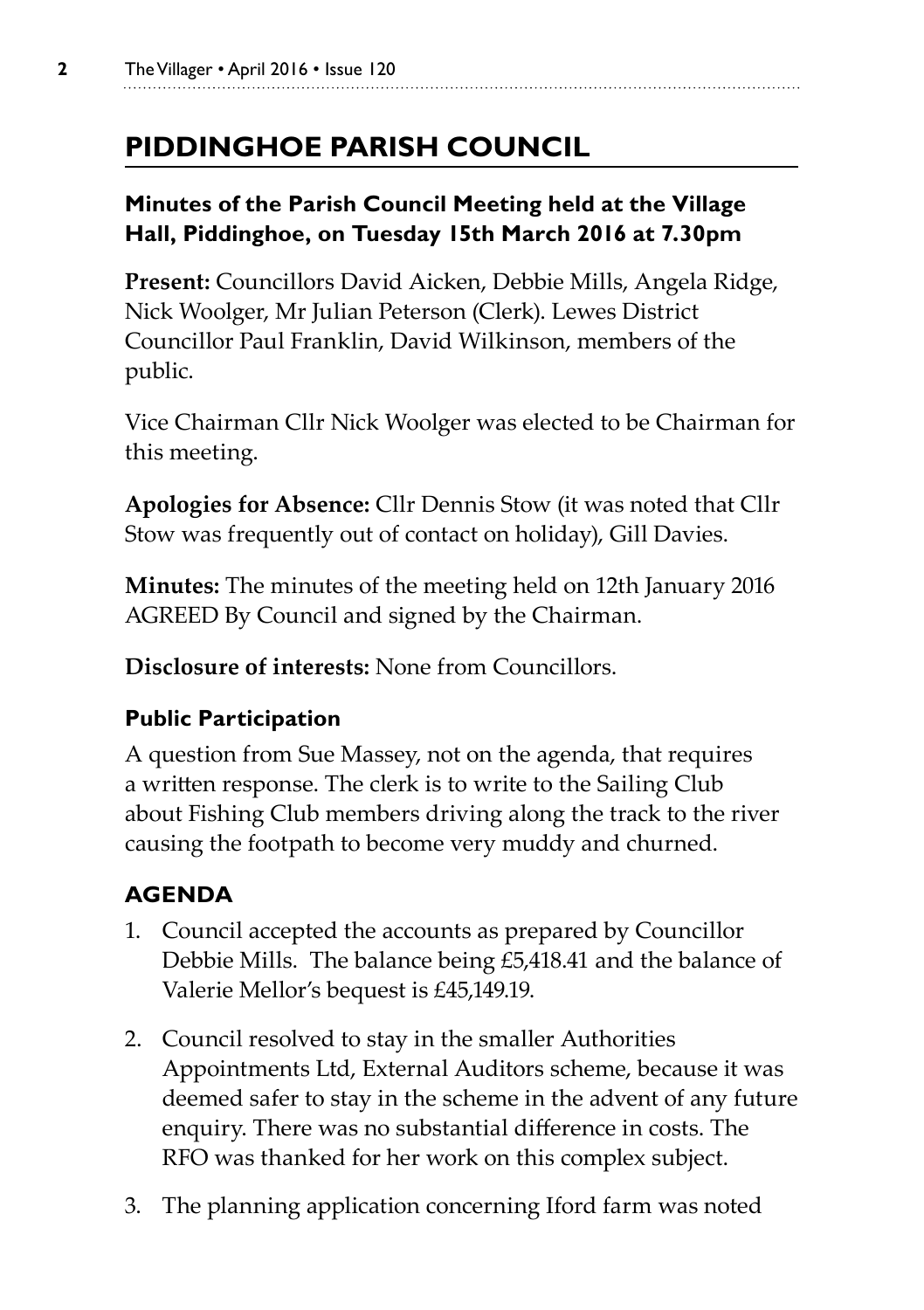and that the application concerning Dormer House was withdrawn.

4. Council agreed that the RFO Councillor Debbie Mills should have a dedicated computer and that there should be purchased a dedicated accounts programme. The costs are below.

It was agreed that the clerk have a computer and printer dedicated to Piddinghoe Parish Council matters. The Council were advised by SSALC there is funding available on application for the provision of computers for use on Parish business.

It was recommended that these be purchased by the Parish following recommendations by SSALC. These computers will remain the property of Piddinghoe Parish Council and be passed on at the end of term.

The Clerk was asked to investigate if funding is available for these projects. Council agreed that all Councillors are provided with computers IF outside funding is available.

#### **Quotation from RBS Rialtas**

#### **Purchase of Rialtas Suite Alpha Financial Management Software:**

#### **Ongoing costs:**

| Annual Support and Maintenance |  |
|--------------------------------|--|
|                                |  |

All of the above prices are subject to VAT at the standard rate.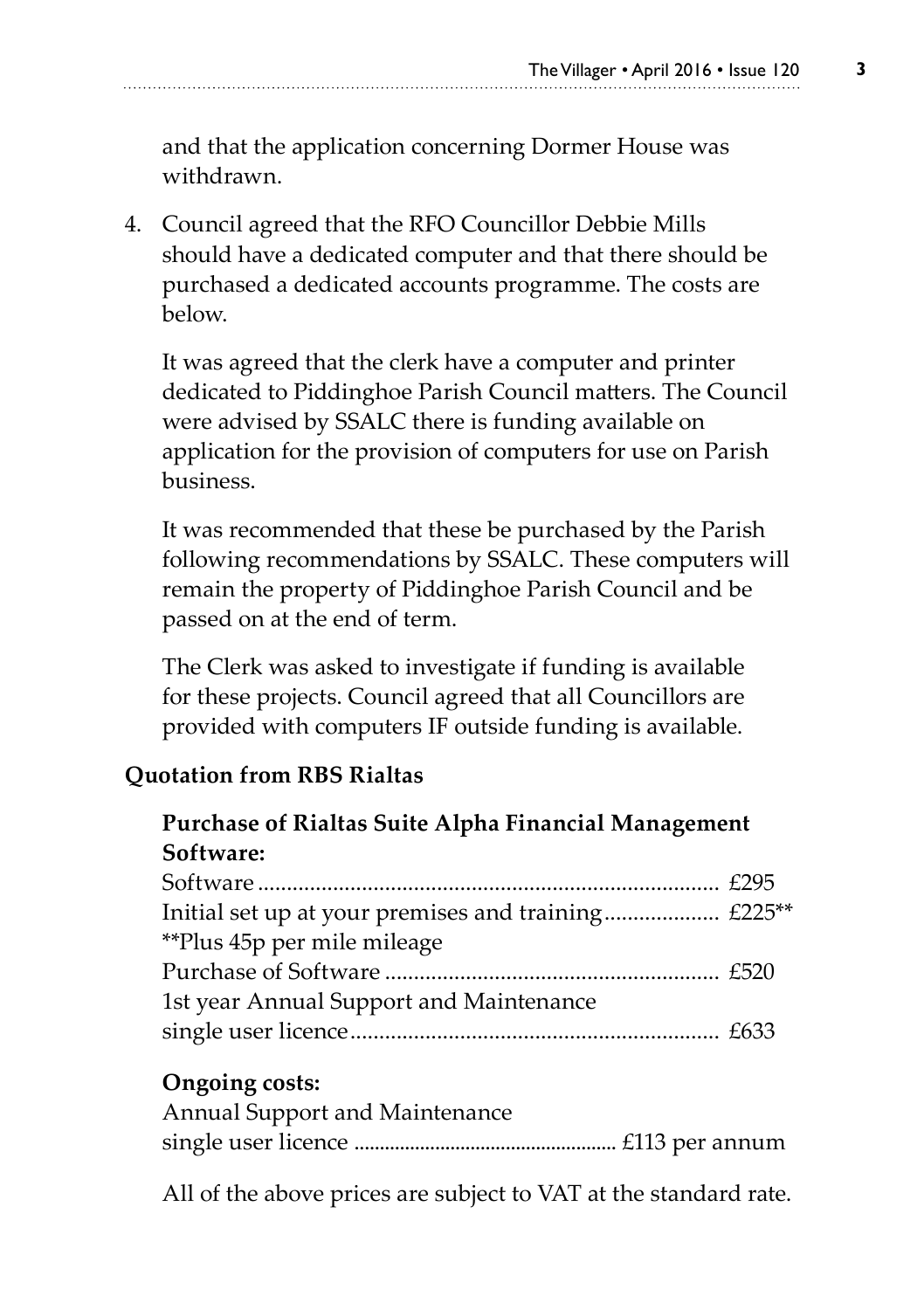#### **4** The Villager • April 2016 • Issue 120

- 5. Councillor Angela Ridge reported that she went to an Air quality meeting in Newhaven and distributed a pamphlet.
- 6. A report from David Wilkinson, from the Neighbourhood Plan Committee, which Council noted. The main points were;
	- a. Repairs to the lane and car park serving the village hall
	- b. Improved pedestrian access to the village hall (widening the existing footpath)
	- c. Installation of solar panels on village hall roof
	- d. Improved lighting around the village hall
	- e. Improve the footpath along the riverbank from the boathouse to the kissing gate including the renewal/ repair of the gate
	- f. Planting and other works to the triangle and the north end of the village.

Council agreed that the committee continue work on the above proposals, prioritising A. Council agreed to pay for a soil analysis to move the road/footpath project move forward.

7. There was discussion around the price that ESCC quoted to fell, debark and remove diseased elm trees, and the issues involved by using volunteer labour to reduce costs. The Council was offered a 50% subsidy even though ESCC policy was now only to offer 25%. The total bill including VAT is  $£6762$ . Piddinghoe will pay half of that amount  $£3381$ ) over two financial years 2015/16, 2016/2017.

The clerk stated that East Sussex County Council had gone through a tender process to achieve the best price for the best value.

Council instructed the clerk to write to ESCC to go ahead with the removal of Dutch Elm diseased trees and saplings.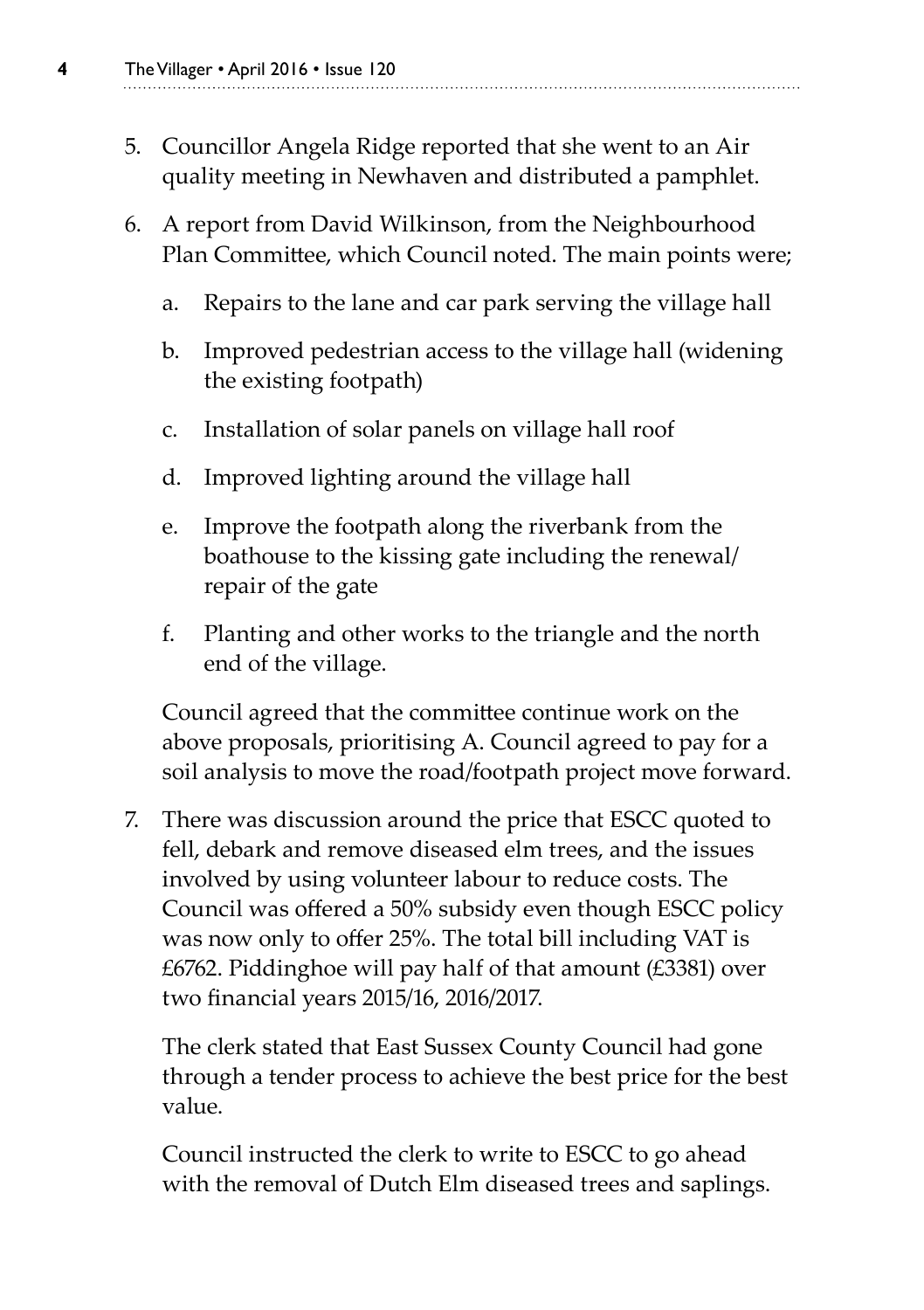Council asked the clerk to request that clippings were to be left for the villagers. Council agreed to pay the sum of £3381 including vat. Council will endeavour to recover the vat tax on that amount.

- 8. Council agreed to publicise on the website the emergency telephone numbers. It was stated that council would identify the most vulnerable people and properties in the advent of flooding.
- 9. Council confirmed the amended Village Hall Hiring Agreement that any person or organisation that wanted to use the Hoe for any event would provide a paper copy of their appropriate public liability insurance.
- 10. Council nominated Cllr Dennis Stow to attend the ESCC partnership of Transport and Environment Scrutiny Board. In his absence a substitute would be found.
- 11. Councillor Paul Franklin gave a presentation and then a question and answering session on recycling and waste collection in the District, and the problems of roadside litter collections. Cllr Paul Franklin was thanked for his interesting presentation and answers.

#### **Progress Reports**

- 1. There were no progress reports.
- 2. The dates of the next meetings will be placed on the village website: 3rd May 2016 (Parish Meeting), AGM and Parish Council Meeting 10th May 2016, 12th July 2016, 13th September 2016, 15th November 2016.

first draft copy 17/03/2016

*Julian Peterson PPC Clerk*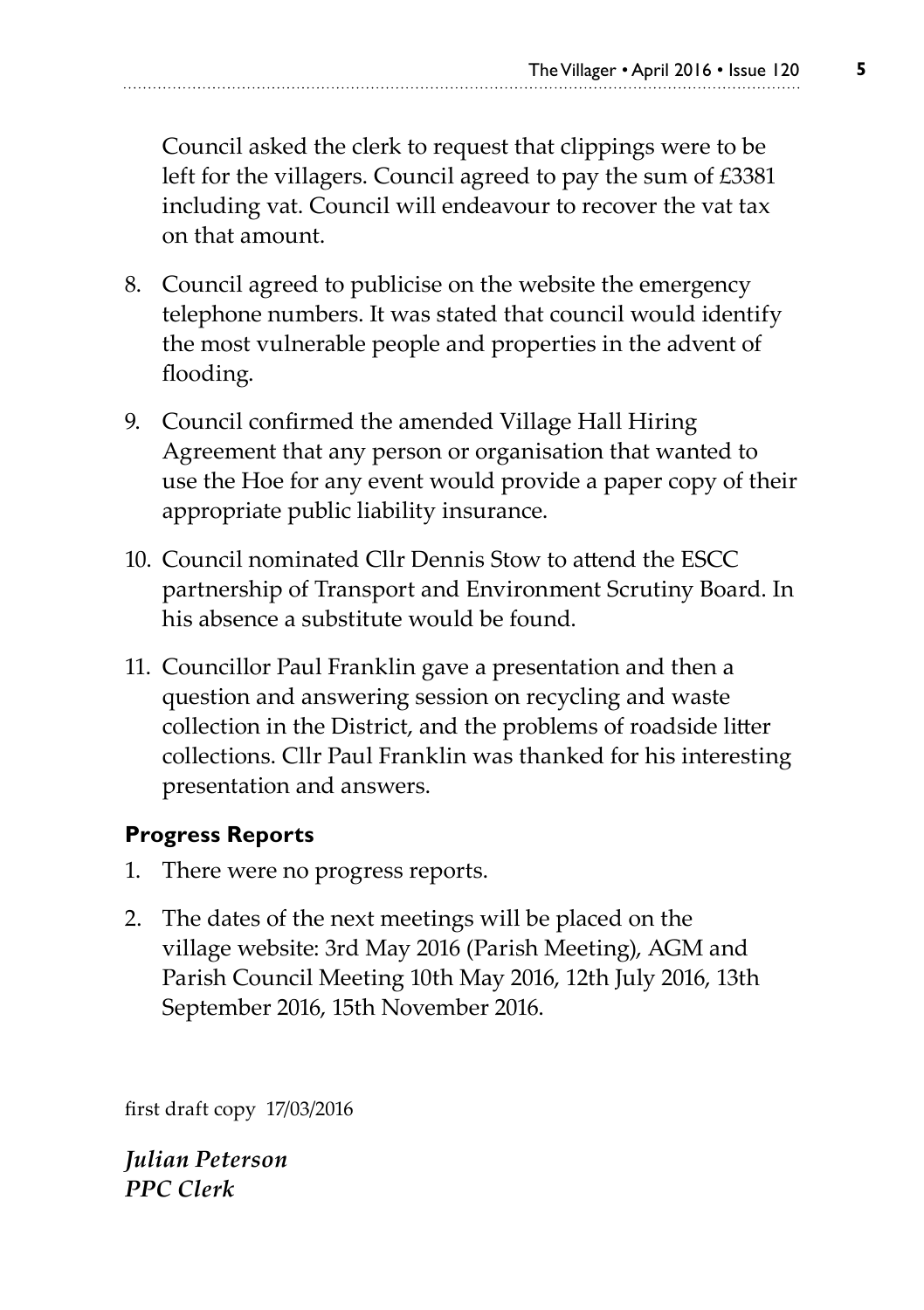# **VILLAGE PLAN**

*The Localism Act 2011* encourages the devolution of decision- making powers from central government to local level. The Act allows neighbourhood plans to be developed. They can cover issues such as the development of new housing, industry and schools. Locally, Ringmer, Wivelsfield and Kingston have become involved.

Following discussions between the Parish Council and the South Downs National Park Authority, it was accepted that a Neighbourhood Plan would not be appropriate to Piddinghoe, due to the lack of development opportunities in the village. However the SDNPA suggested that the Village identify projects that might enhance the character or facilities of the environment and to apply for funding.

If you don't plan your future, someone else will! So a public meeting was held in the Village Hall on 24th February and the following suggestions were made:

- 1. Improve the condition of the road and car parking area for the Village Hall
- 2. Fit solar panels, voltaic panels to the roof of the Village Hall
- 3. Improve the lighting around the Village Hall
- 4. Discuss with the Environment Agency ways of improving the path by the river between the boathouse and the kissing gate
- 5. Survey the areas at both entrances to the village and consider improvements such as planting and signage
- 6. The setting up of a working party to meet periodically to tidy the village.

The Parish Council will be following up on these ideas. Perhaps a non-statutory plan for the village can be devised. It's an ongoing process. The list is not definitive and myself and members of the Council will be pleased to receive further suggestions.

#### *David Wilkinson (Chair)*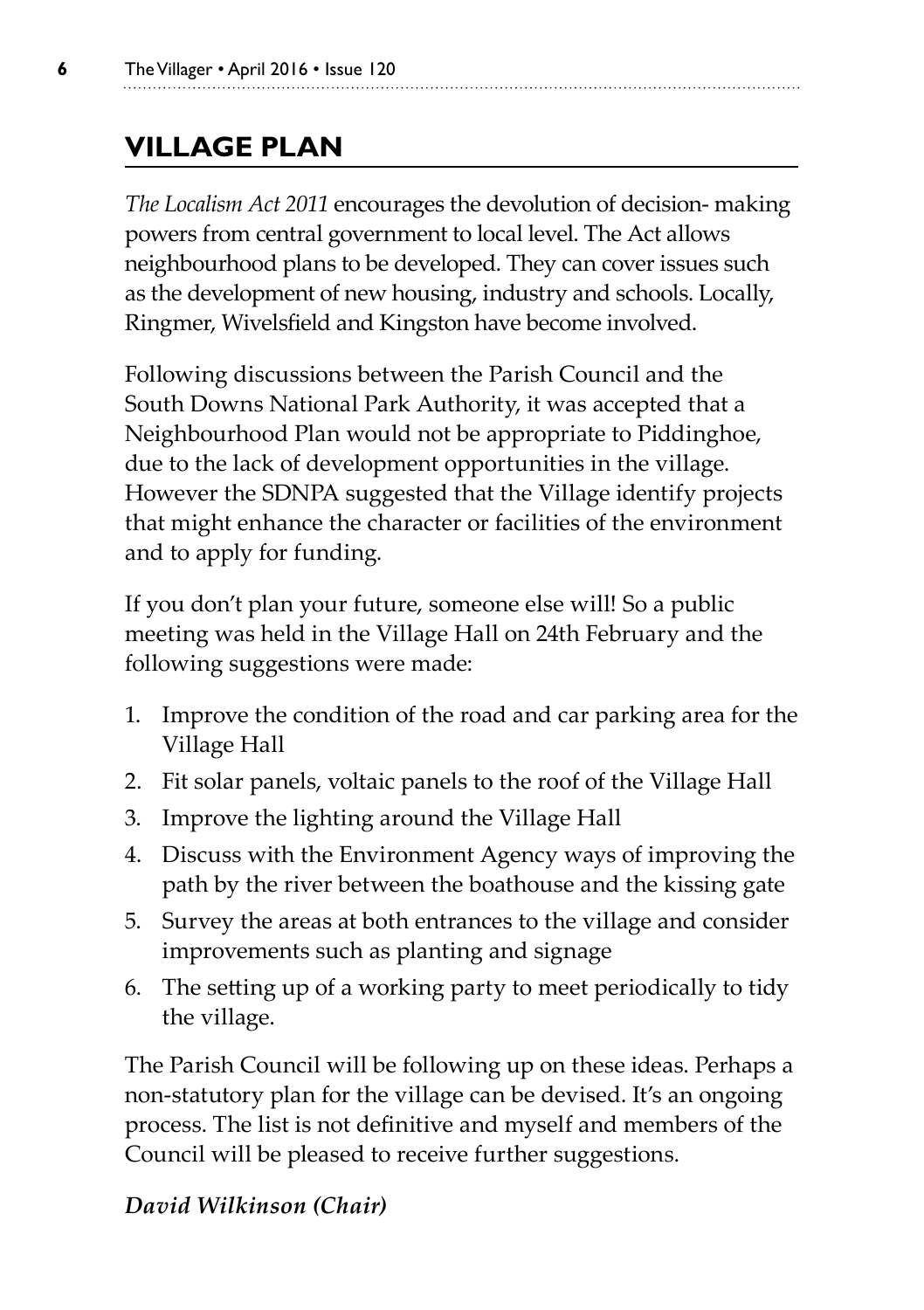# **SNOWDROPS IN MOURNING**

A number of people regularly visit our village both to enjoy the views and in Spring to admire the banks of snowdrops and daffodils. For one such visitor adhering to the entry in her diary for Sunday, 14th February which read "snowdrops in Piddinghoe," this visit had a very sad ending. Whilst she was here she suffered a fatal stroke and paramedics were unable to save her. Her name was Rita Hemsley and she lived in Ditchling. She was a keen nature lover and belonged to many associated groups. Her family have taken great comfort from the fact that their mother died in (the words of her daughter) "this special village of Piddinghoe" and doing something she loved to do so much.

### **80 YEARS YOUNG**

On Saturday, 20th February, the Village Hall was packed to the gunwale (as seafaring John Paddy would have it). It seemed that everybody arrived in party mood and the ensuing chatter, to a musical accompaniment, created almost enough decibels to raise the hall roof. There was a groaning buffet provided by John's family and THE CAKE was decorated with 80 and 82 (figures not candles). The latter was in honour of brother Les who had also recently celebrated a birthday. John replied to a toast proposed by his daughter and recalled anecdotes of his sea going days which he obviously loved – rough seas and all.

Many, many happy returns John – and to Les.

A good time was had by all and everybody is looking forward to your next 'big birthday'.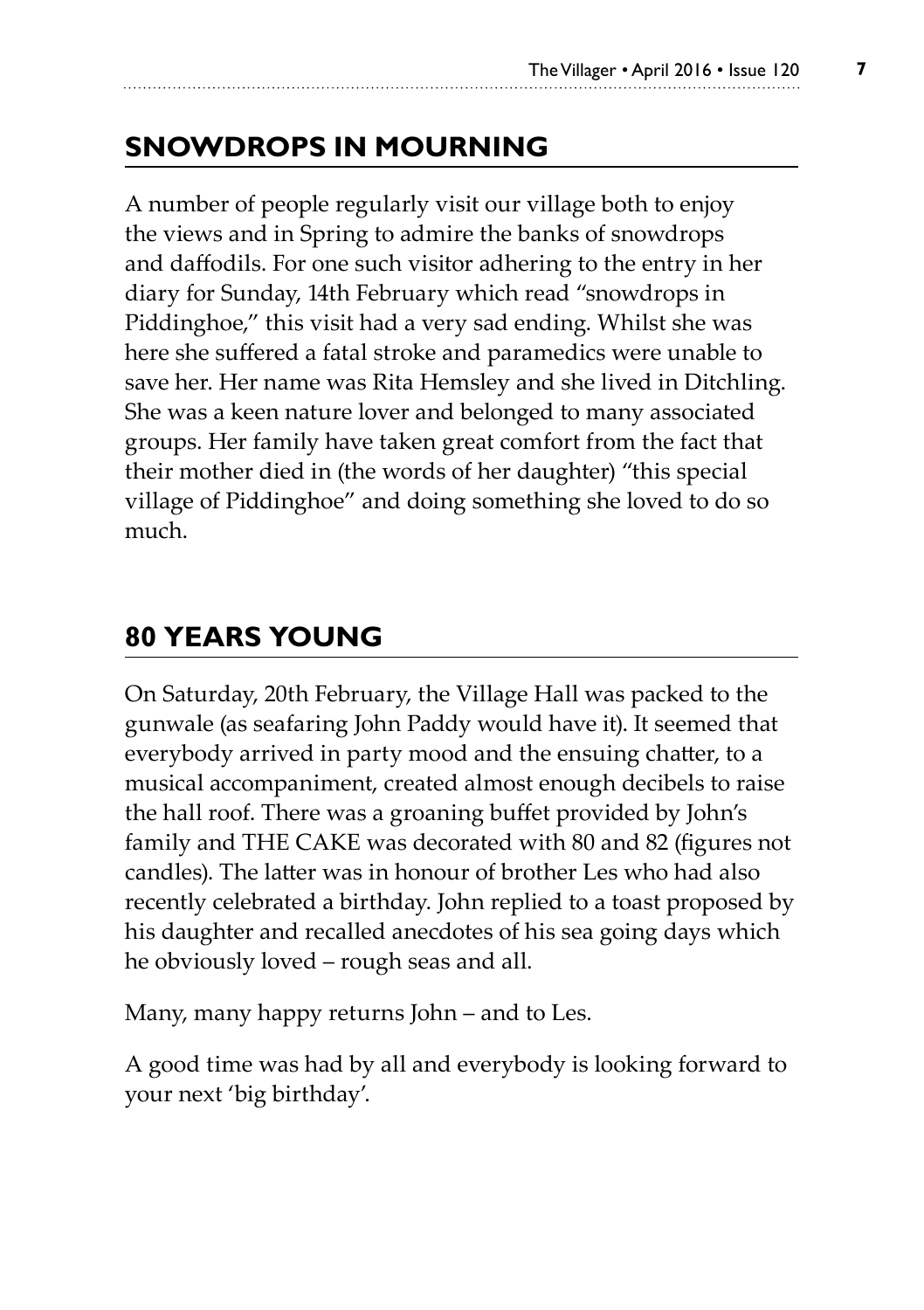## **COMMEMORATING MARTIN REDMAN**



*Dennis Stow (friend, villager and councillor) spoke on behalf of the PPC and village, in dedicating the Village Hall Notice Board and plaque in commemoration of Martin Redman. The commemoration took place on February 6, followed by a gathering at the Village Hall. The whole village was invited and very many people attended. Below are Dennis's words.*

'Martin, as the plaque states, was passionate about Piddinghoe for over 45 years, helping us through life, whatever it threw at us. This is not just a testimonial but is also a tribute to Martin, thanking him through Sheila for all the dedication and hard work he gave selflessly and voluntarily as Parish Clerk for 40 years. He also was a member of the Village Hall Committee and helped in its management and success. He also helped around the village, keeping it tidy.

'As Clerk he gave direction and assisted many Chairpersons and councillors. He was very knowledgeable about and kept abreast of all council matters, the law, the council processes and procedures. He ensured that if there was any item or meeting to attend that affected Piddinghoe he would inform the Parish Council giving direction and advice. Martin was very helpful, giving sound advice, enabling the Chairperson and councillors to do their duty in serving *the villager*s.

'Whenever there was an event, he would produce advertising boards and put them strategically around the village. Martin and Sheila would support where possible all events that took place in the village.

'On behalf of Piddinghoe, Martin, we thank you for all you have done for us.'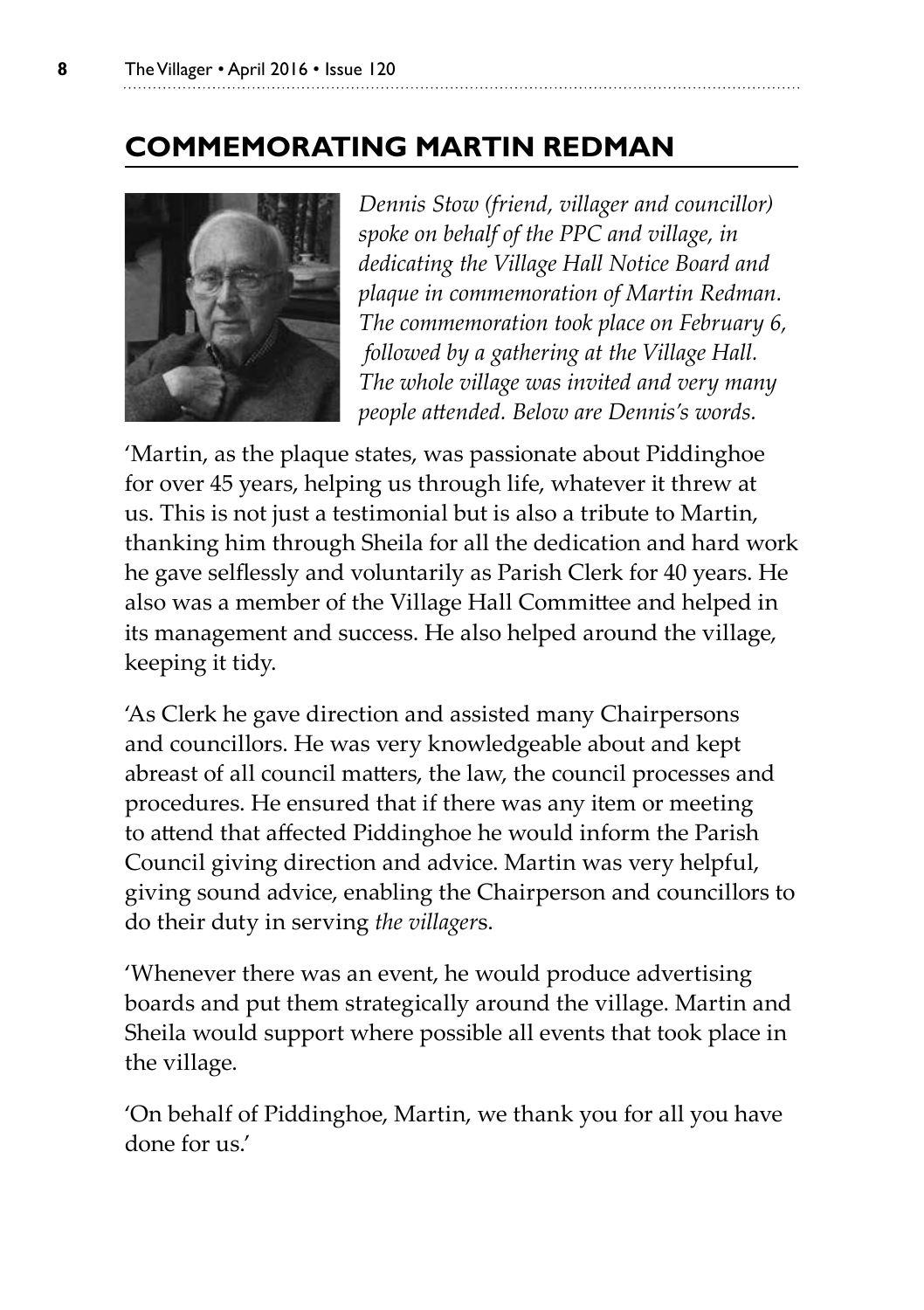### **MARTIN: 'PASSIONATE ABOUT PIDDINGHOE'**

Way back in 1970 on one of our regular visits to my parents in Seaford, I suggested turning left into Piddinghoe instead of as usual, driving past on the bypass. The entrance to the village with an assortment of boats drawn up on the mudflats below Saltings (there was no built up wharf there in those days) looked so attractive and as we turned the corner by The Barn, I spotted three newly built houses for sale opposite the Post Office. Said I "what a lovely village – lets live here and in that house there". Martin being a lawyer, took a more considered view but by the next day he had contacted the agents and arranged a viewing. By the next day we had said yes to the agents and by the day after that we had returned home and put our Taplow house on the market. A few months later we were here and thus began his/our love affair with Piddinghoe.

We moved to Old School in 1983 and acquired the barn a few years later. It is now full of memorabilia of our village life. There is much evidence of Martin's prowess with 'boards' in an enormous range of sizes advertising village 'Fayres', Flower Festivals, Open Gardens and activities associated with those events and others publicising many village 'happenings'. As well as publicity, Martin was heavily involved in the running of the above and many Fayres, and all Flower Festivals and Open Gardens which raised thousands of pounds for village funds would not have taken place without his enormous amount of enthusiasm, support and encouragement. He was also a founding member of the Friends of St. John and for some years an active member of the Village Hall Committee.

Martin was always happy and content and to quote his words "I've been lucky enough to have always had great job satisfaction and thoroughly enjoyed doing all the things I have done in my life." I think he would have considered it a life well lived.

#### *Sheila Redman*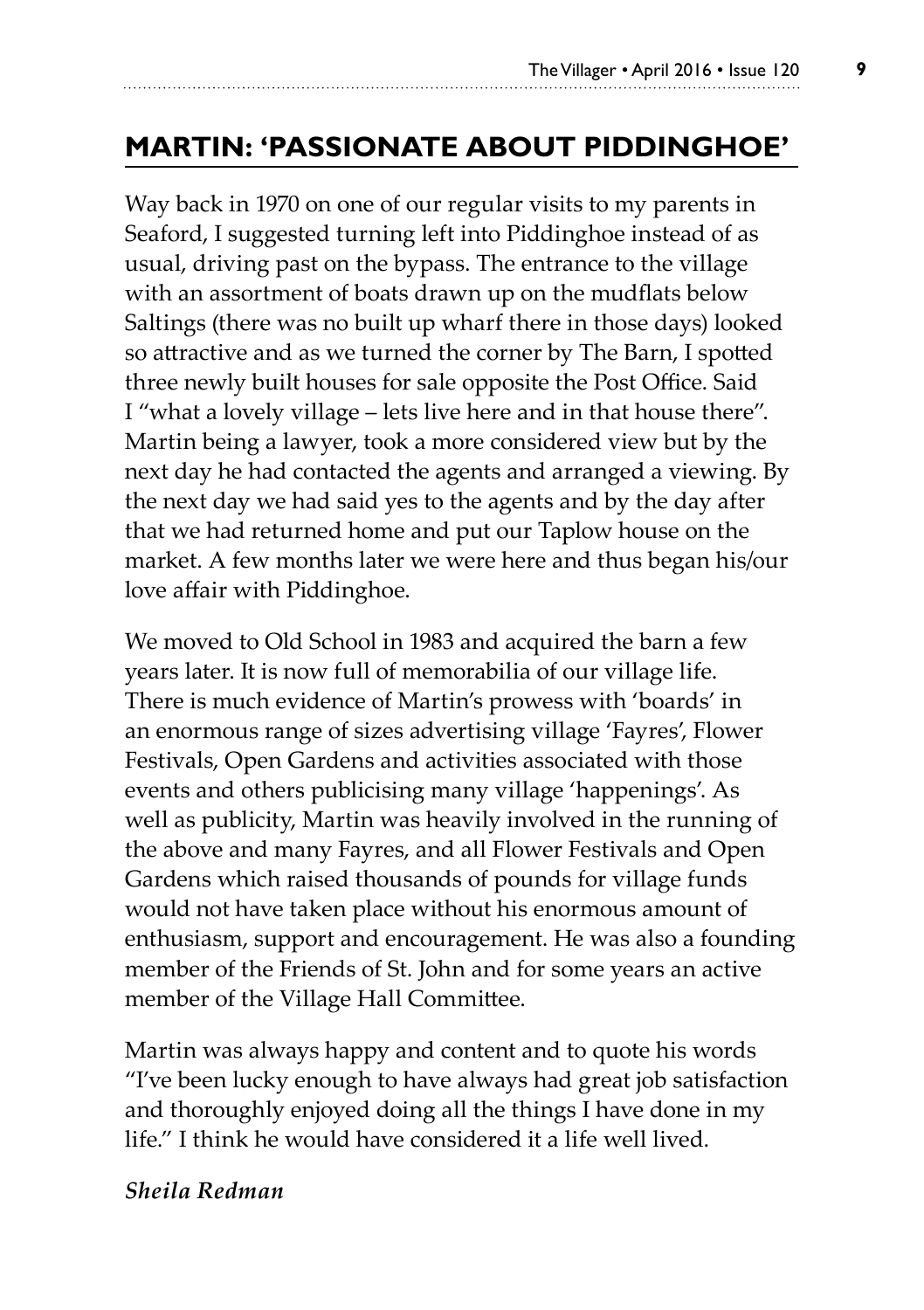# **GRASS ROOTS**

We are now well past Candlemas, the 2nd of February, the day by ancient rite when the hay field is 'stopped ' or 'locked up', the day when all livestock is removed to allow the grass to grow.

I however, will not be turning off the four hairy residents occupying my field as I no longer make hay.

They are Icelandic horses ...not ponies, despite their diminutive size. They belong to Piddinghoe people Liz and Dennis Collins, who also have the stables and land in the village.

Their little horses are special in so many ways.

Firstly, they have two additional gaits as well as the typical walk, trot and canter/gallop. The first is the four beat lateral ambling/ running walk called the 'tolt' It is very comfortable and ground covering. They can also perform the 'flying pace' – a racing gait when speeds of up to 30mph can be reached in competition.

Animals are specially bred and trained in Iceland to perfect and maintain these gaits.

In Reykjavik every year a remarkable event called the Ice Tolt is held where horses race on ice. Crazy folks the Icelanders.

The Icelandic horse has a very sweet temperament and is extremely safe to ride. It is fearless, docile and very reliable in traffic and open spaces. They are not easily spooked as they have no natural predators in their native home.

The breed has now been bred pure in Iceland for more than 1000 years. A horse that leaves the country is not allowed to return. The benefit of this isolation is that disease in the breed within Iceland is mostly unknown. It is not permitted to even take saddlery into the country without a strict disinfection process.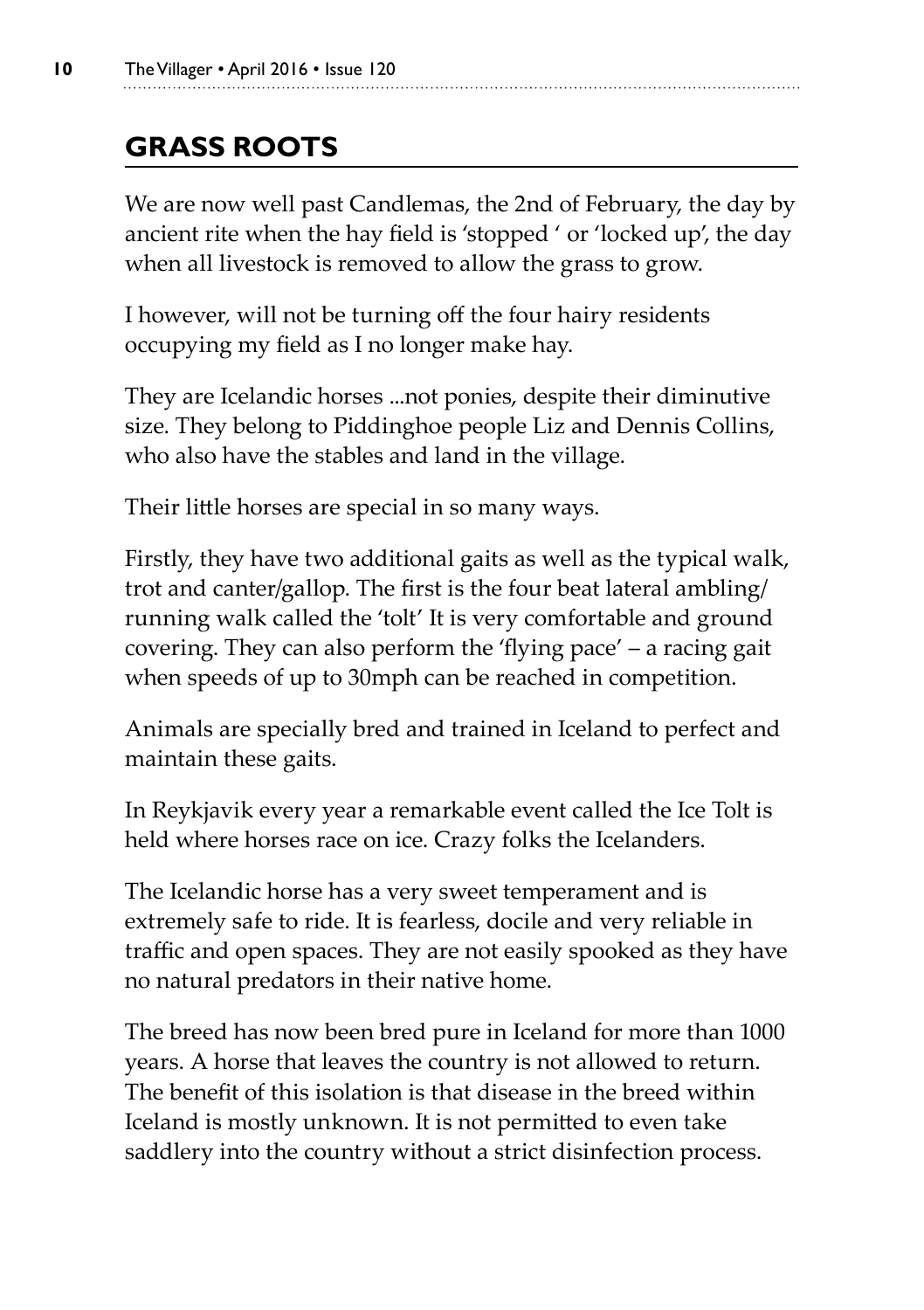Icelandic horses are very hardy and weight carrying. They can easily carry eighteen stone all day. I was once sharing this snippet of information with a not-that-interested friend. He rudely suggested that I might need to get off at lunchtime. Nice.

They are also bred for meat...but I didn't fancy the 'Foal' on the restaurant menu somehow. The Icelanders make fantastic fish soup.

If you would like to meet these lovely creatures, Liz or I would be happy to introduce you. Just come and find us first though please. And bring wellies.

### **Other Matters**

Remember that herons breed early in the Spring. Their pterodactillian shrieks will be heard any time soon as they cruise the pond, river and village locating food for their young. They will clear your fishpond unless you cover it.

I heard two woodpeckers hammering away around the church on the 12th of February. Good news.

Checking my diary I saw my first swallow arrive back in the village last year on the 8th of April.

*Angie Ridge*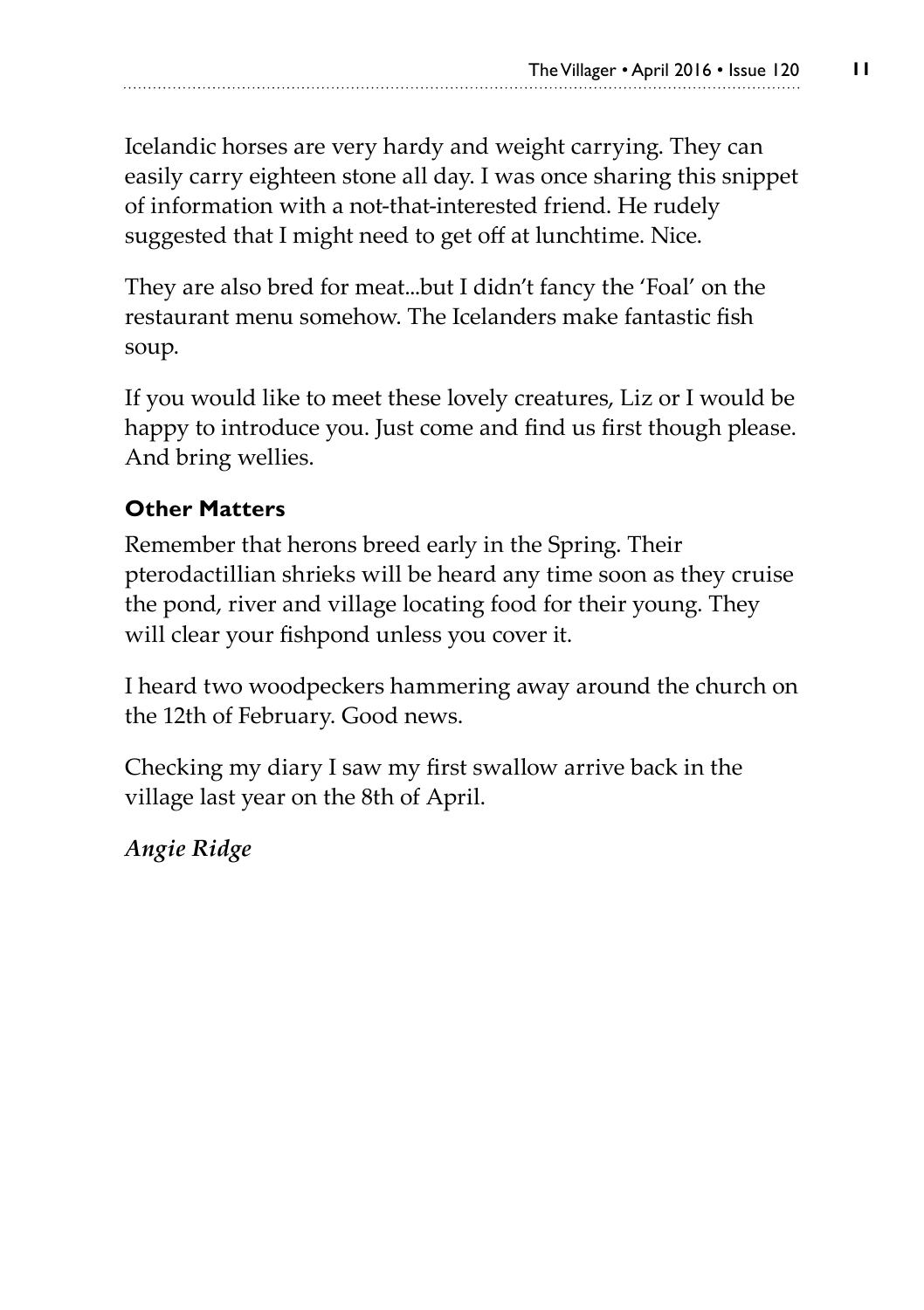# **TWO MORE SCREEN GEMS FOR THE VILLAGE HALL**

Club fans flocked in February and March to see *45 Years*, an absorbing tale about a soured marriage, and then Alan Bennett's remarkable *The Lady in the Van* with marvellous (Dame) Maggie Smith.

Next up is the emotional, Oscar-winning tale of Irish immigrants arriving in America *Brooklyn* (Cert PG 2015), to be shown at the Village Hall on Friday April 22. Then on Friday May 20 comes the intriguing and controversial *The Danish Girl* (Cert 18, 2015) featuring an outstanding performance from Eddie Redmayne.

Seats will be £3 in all parts, including refreshments. Wine will be available for a donation. Following our invitation to filmgoers to reserve seats for *The Lady in the Van*, we may do the same for these next two events as the response was so good. You can make your choice of front, middle or back locations and will be accommodated on a first-come-first-served basis. Just let me know in advance. If you prefer just to turn up on the night, that is fine. Watch out for posters and emails.

There was a house of 26 for *45 Years*, with the cast headed by screen veterans Sir Tom Courtenay and Charlotte Rampling, in a typically-English story, which probably explains why neither of them won the Hollywood Oscars.

It seemed to go down very well here and, of course, so did *The Lady in the Van* which attracted an audience of 32. A fair amount of plonk was consumed, nudging the proceeds for Piddinghoe Village Hall funds to well over £120.

Thanks are due to Jennifer as well as David (from Rottingdean) for the kitchen and bar work, Terry for the Box Office collection and Danny for his continued technical advice.

*Bill Pierce E: piercewilliam991@gmail.com T: 01273 513162*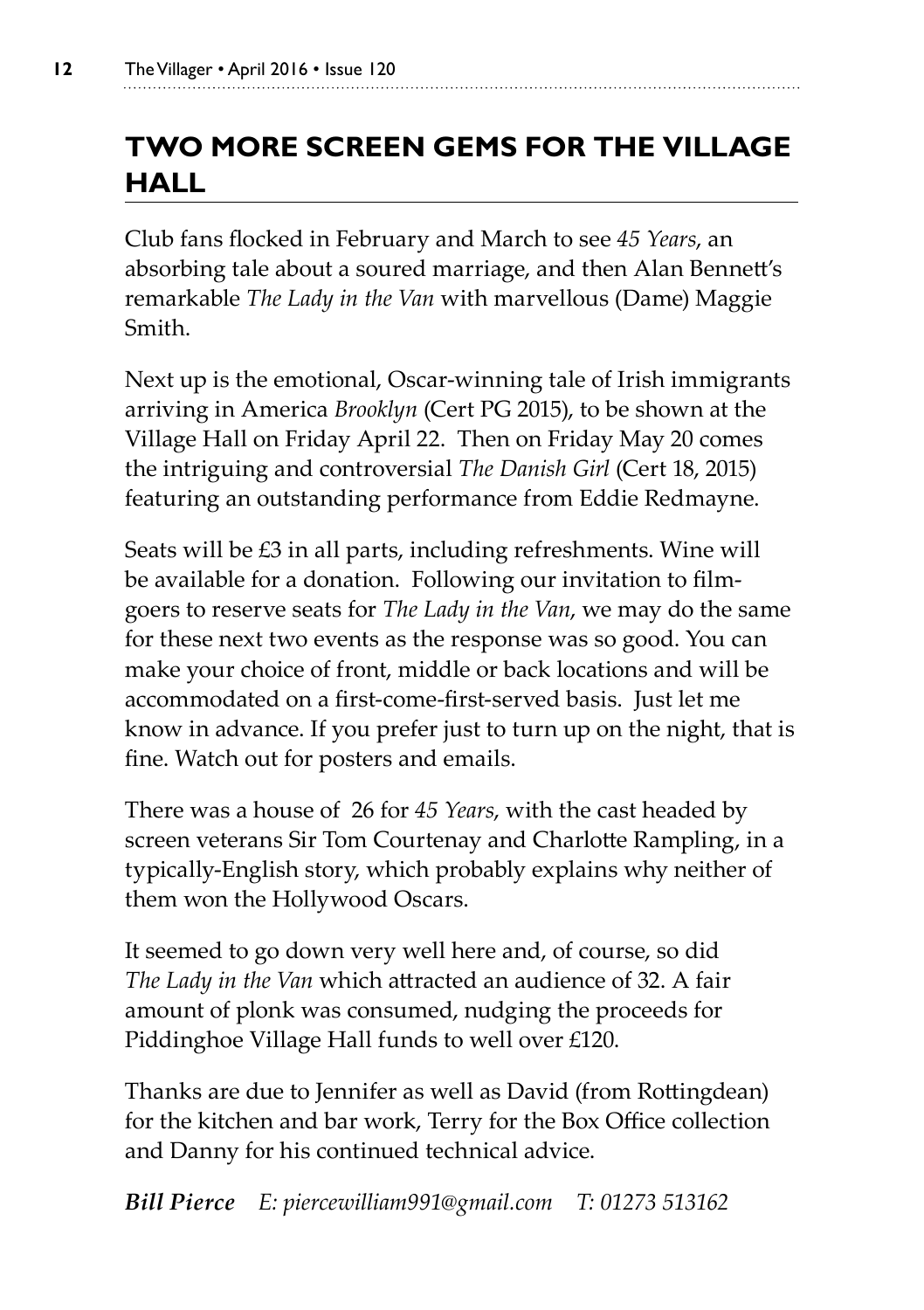## **BELL RINGING BEFORE 'THE CLANGERS'**

I wish to congratulate the new Villager Team on the first issue for lay out and contents. I was interested to read about 'The Clangers' and want to tell readers about bell ringing in the past.

When Bert and I came to the Village about 30 years ago, there was a group of Villagers from Brookside that rang the bells. Some of them worked on the ferry boat. Then it changed hands and they lost their jobs. New employment took them further away. Those who were left asked Bert if he would join them. When others had to drop out, I joined in with Mike Draisey. We carried on for quite a while, but Mike was a Doctor then and often had call-outs. This was the start of us doing it on our own. Bert rang 2 - the middle and the small bells. I pulled the big one. It worked out fine, but as the services were every week, we asked for some help to cover us while we went away. A few turned up, but they found it harder than they thought.

It's not just a matter of pulling the dolly – the rope. One has to produce some resemblance to a tune, which is the hard part. The only one that stuck it out was Joan Wells,

Things went well again until Bert had a stroke. That put pay to that for a time. He managed to get some strength back for a while and we progressed, with him sitting on a chair, pulling the small bell with one hand. And so we carried on until Joan became ill and Bert was more disabled. Then for quite a while the bells did not get rung. I missed them very much and am pleased a new group has started. New blood in the village to keep it alive. I like to hear the bells on Practice day, as there is only one service a month now.

#### *Cathy Ward*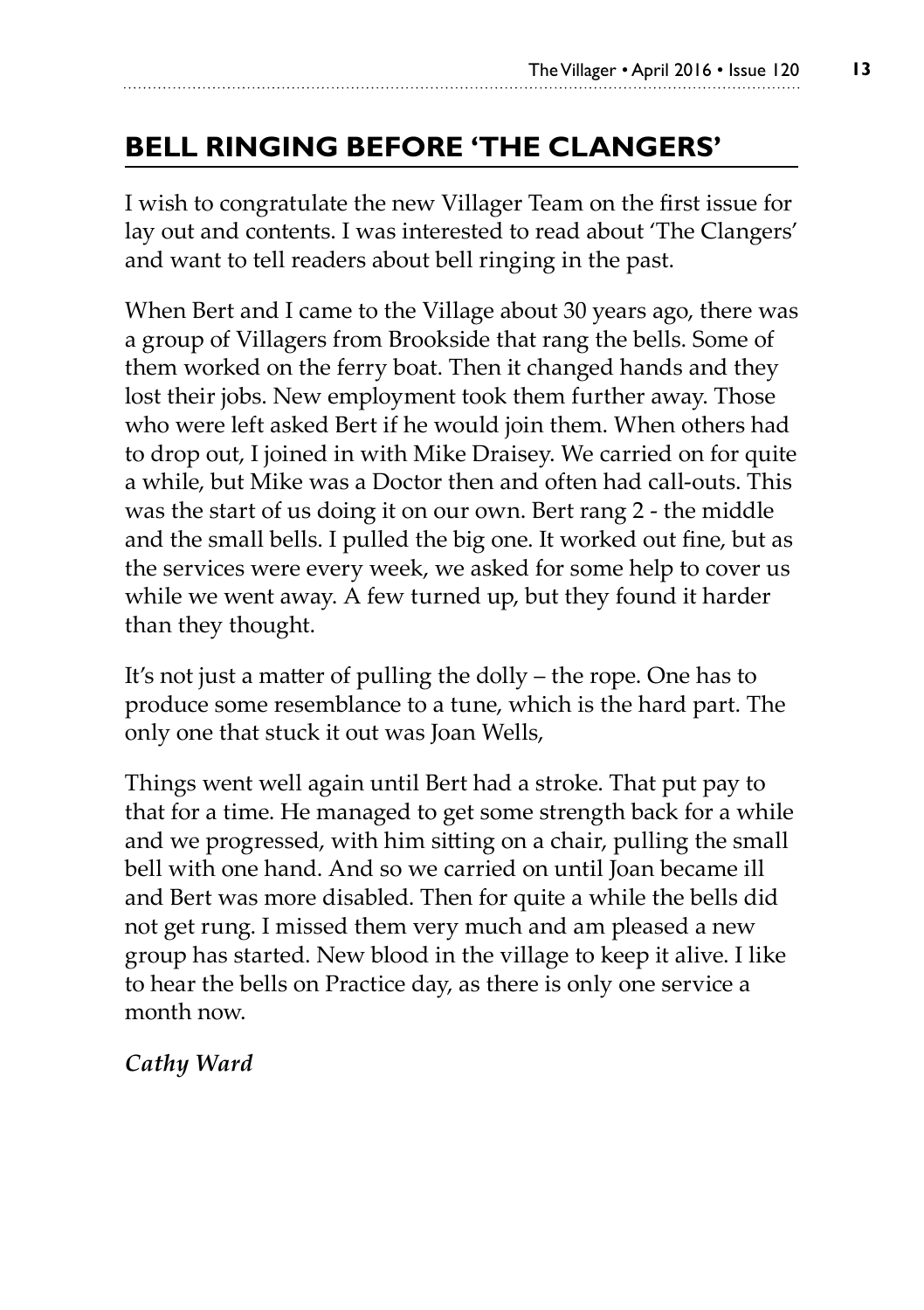# **ALLOTMENT CORNER**

### **April/May**

By April, spring should be well and truly underway and the soil should be warming up nicely, but keep an eye on the weather forecasts. Be ready with horticultural fleece and other insulation materials in case of a cold snap. If your soil is still wet from the copious winter rain, work from a plank of wood, to avoid treading on the beds and compacting the soil. Hoe weed seedlings now and protect your young plants from slugs.

### **In the vegetable garden or allotment**

Chit and plant out second early potatoes in the first half of April, maincrop potatoes in the second half. Plant shallots, onion sets and garlic. Transplant broad beans grown in pots.

### **Outdoors**

Sow seed for beetroot, carrots, Swiss chard, cauliflower, kohl rabi, lettuce, leeks, radish, turnip, spring and pickling onions, peas and perpetual spinach in well-prepared soil.

After all risk of frost has passed, plant out tomatoes, courgettes and pumpkins that were previously sown under cover. Other young plants can be planted out once they've been hardened off (acclimatised to the colder outdoor conditions) for 10 to 14 days.

In May, sow French beans, runner beans, squash, cucumbers and pumpkin seeds directly into prepared beds outside. Be alert to late frosts and cover with horticultural fleece for protection.

### **In the greenhouse**

Marrows, courgettes, pumpkins and squash can be started off indoors, as well as sweet peppers, tomatoes, cucumbers, aubergines, celery, celeriac, salads and globe artichokes.

If you didn't get round to sowing seed in good time earlier this season, try growing on plug plants in your greenhouse.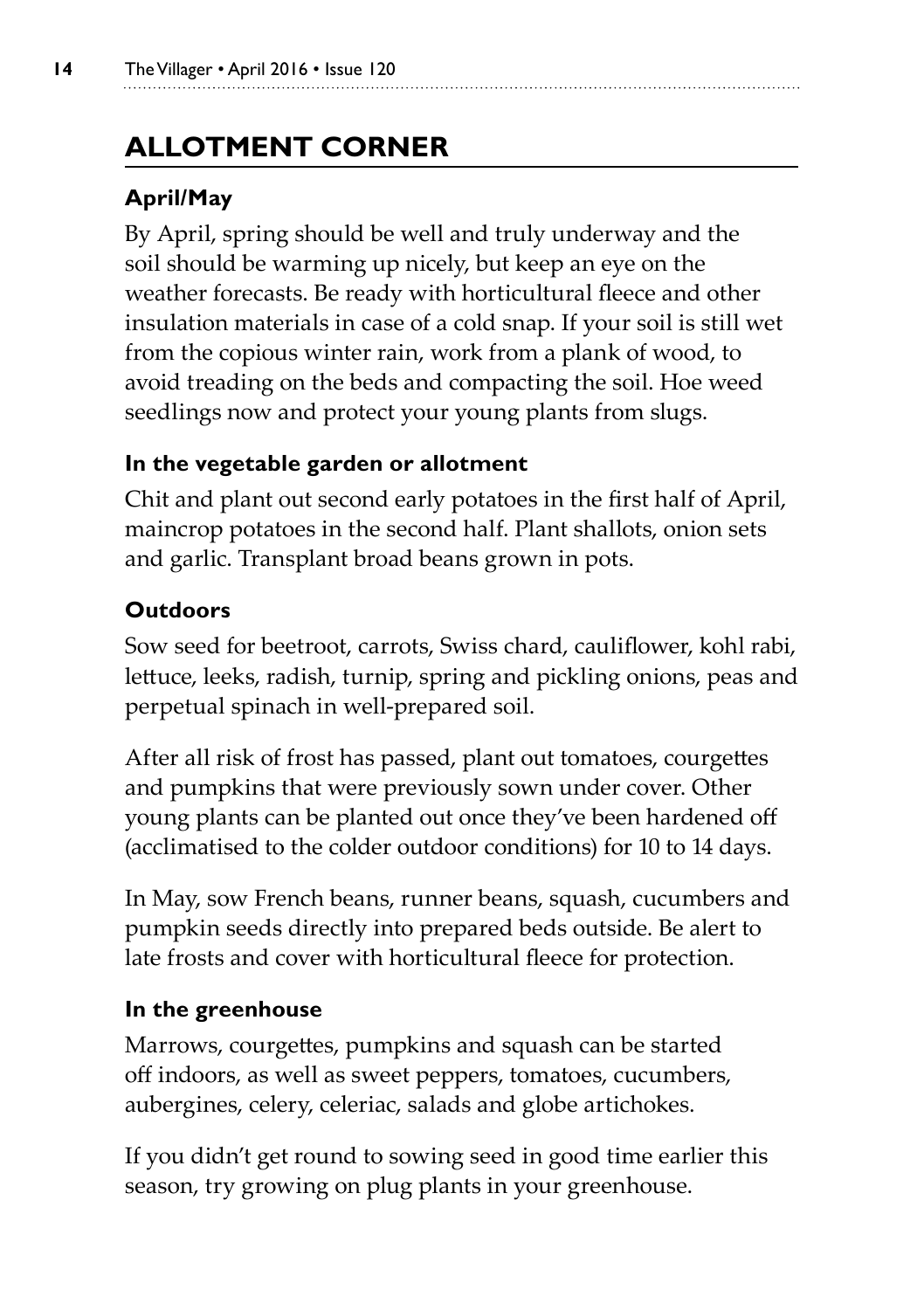Seedlings will need daily attention and regular watering. Open doors and vents on greenhouses to increase ventilation on warm, sunny days and look out for red spider mite.

#### **Fruit**

If you have fruit trees in pots, treat with a balanced liquid feed every fortnight.

Where possible, protect plum and pear flowers from frost but allow insects access for pollination.

Remove blossom from new strawberry plants in their first year to help establishment.

*If you're interested in renting an allotment this year (or sharing one), please phone Sue Massey on 07950 935 526.*

### **The Garden Show at Firle Place, April 22-24**

The Garden Show is now in its ninth year. Opening times on April 22-24 are 10am to 5 pm.

Admission prices are: £7 for adults; £5 for seniors; and £3 for children. Those under four years of age go free. You can also get a family ticket for 2 adults and 2 children for £18.

There will be displays from specialist growers, suppliers of gifts for the garden, plus arts and crafts, garden furniture, and food stalls, and some entertainment to keep children occupied. If you want to look around Firle House, while the Garden Show is on, tickets will be reduced from the usual £8.50 to £4. There is ample parking in the grounds. Be warned that dogs are not allowed within the show ground but you can walk them around the grounds if they are on a lead.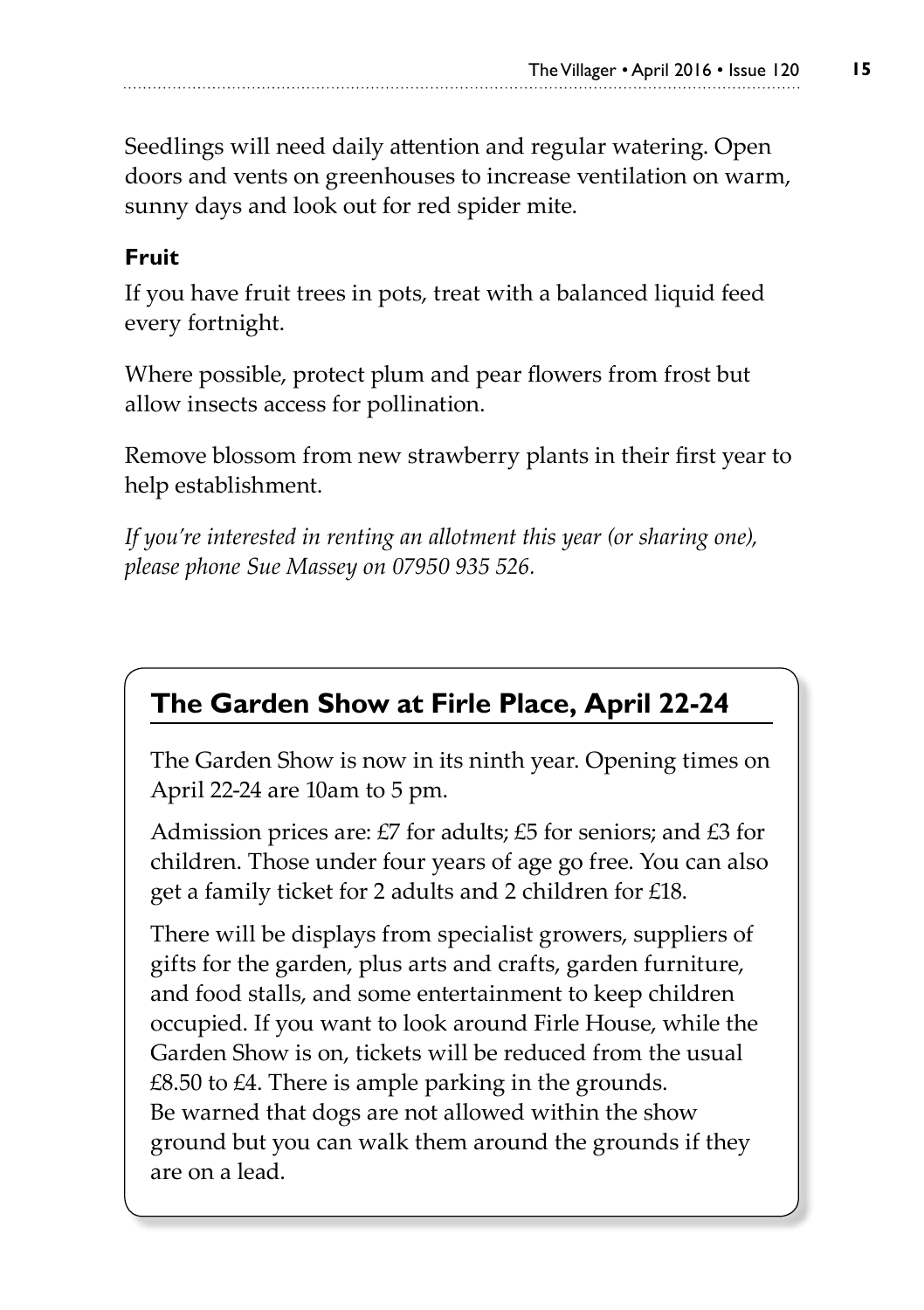# **EAST SUSSEX BETTER TOGETHER (ESBT)**

#### **https://news.eastsussex.gov.uk/east-sussex-better-together**

What's that all about then? What follows you might think is boring, but what is happening might affect how we receive medical and social care.

The government is integrating health and social care services to improve them, and provide financial sustainability. A debate has been going on for years. It seems to make sense. It will reduce anomalies – is this a social care or a health issue? For health, it's free; for social services, it often isn't.

East Sussex has four health and social services organisations, commissioning services for local people at a cost of £935 million a year. Even if the budget stays the same, demand and costs will rise. The shared vision is of a fully integrated health and social care economy by 2018.

For health, East Sussex was divided up (geographically) into three Clinical Commissioning Groups (CCGs). Ours is High Weald, Lewes and the Havens (HWLH). It has the largest area but the smallest population. It is largely rural. When the first public meetings began, about five or six years ago, 'our side of the county' spent many hours at the Hastings and Eastbourne hospitals discussing services. Maternity services caused the most vitriol. Our patients would be more likely to use the Brighton maternity services, but for other parts of the HWLH, they would have to use those for Pembury, Crowborough or Tunbridge Wells – all outside East Sussex. We have no acute hospital but a number of district hospitals which we are anxious to keep. Our objective was for services to be closer to home. In the event HWLH decided to withdraw from this debate and to work more closely with our local hospitals. It was a bit of an upset and, as yet, it is only in the early planning stages. Us 'stakeholders' can see the value of working with the hospitals outside the county, but an integrated service means working with East Sussex Adult Social Care. How will this be achieved?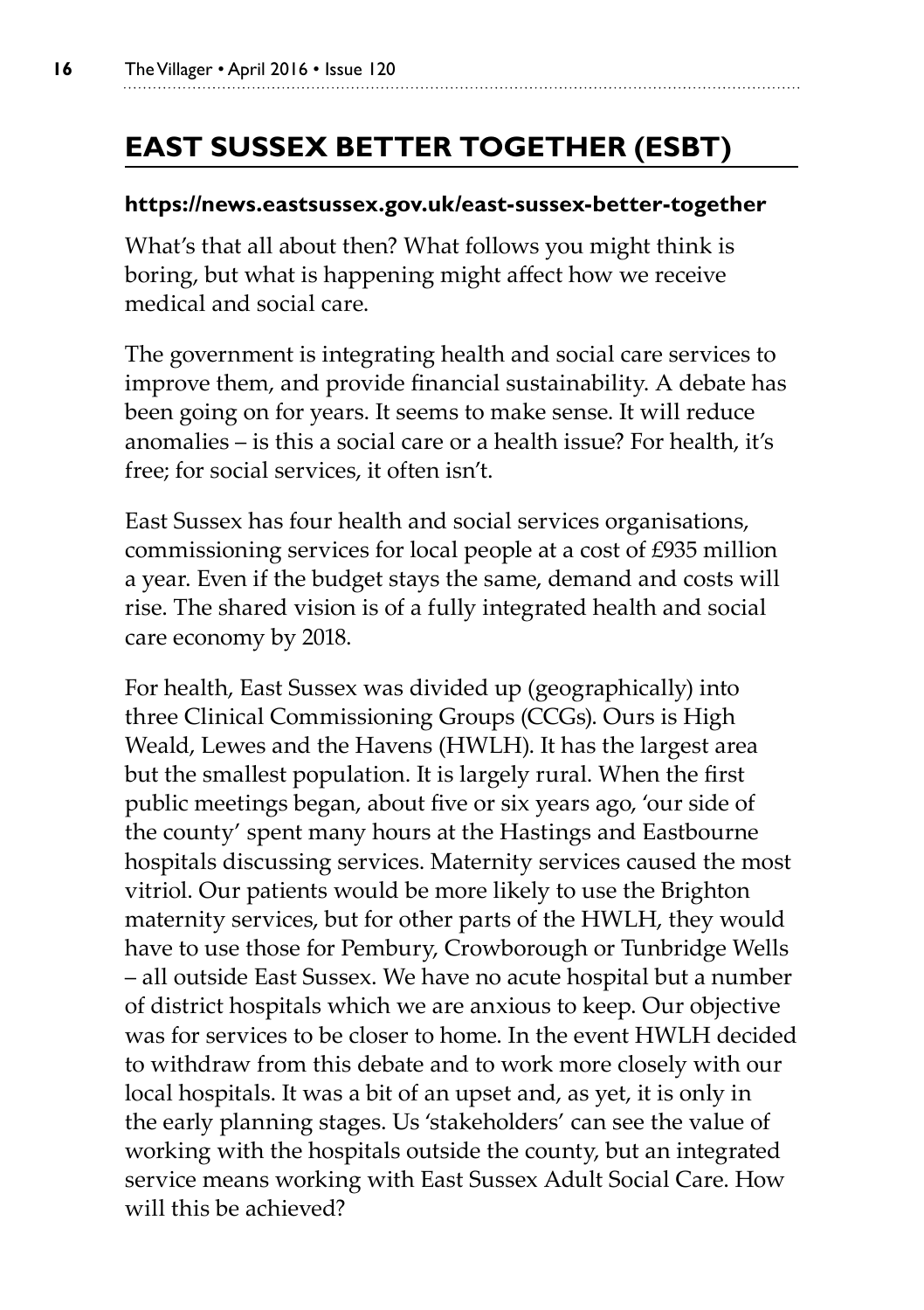HWLH works well in the community. We have a close relationship with the CCG and are valued for the information we can offer. There are a number of public meetings, for us usually held in Lewes. A Dementia Project is well under way after a successful pilot in Buxted. Newhaven and Peacehaven have been identified as having health inequalities. People there live ten years less than those in other parts of the county. There will be more money and a range of programmes to reduce these inequalities. The CCG now pays for transport (CTLA) to get patients to doctors' surgeries and to the Victoria Hospital, showing how they have listened and responded to what we have told them.

Finally, please look on the Village Hall noticeboard at the poster from East Sussex Health Watch. It encourages you to give feedback about your experiences of health care. Feedback is vital to help bring improvements.

#### *Kate Davies, Glebe Cottage*

## **RECOMMENDING TRADESMEN**

Neighbours have asked if they can pass on to us the names of individuals or companies who have done good work for them, so that they can appear in *The Villager*. We can certainly support sharing of information of this sort but difficulties might arise. One person's good experience may be another's bad one, and we might end up having to publish retractions! Can we suggest, therefore, that if someone does good work for you, you ask for a couple of his or her business cards, and pin one on the main Village Hall notice board, and another on the board at the bus shelter. By the way, we are sticking to *The Villager*'s long-term policy of not accepting paid advertising, should anyone ask about this.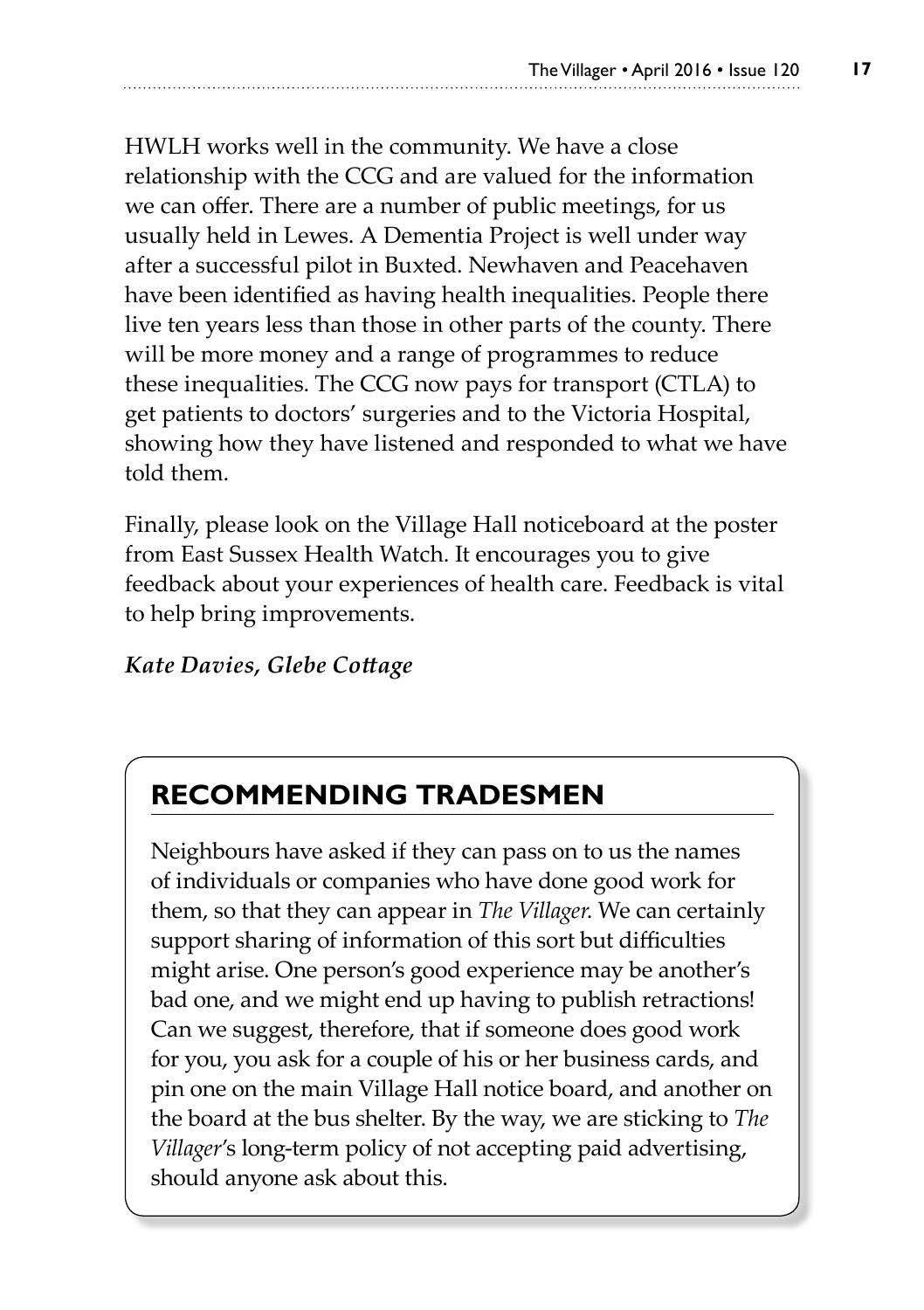# **ART JOTTINGS**

One blustery day in February, my sister and I went to Eastbourne to see the 'Recording Britain' exhibition at the Towner Gallery. Be warned: signage to the gallery is terrible. It is next to the Congress Theatre and the Eastbourne Tennis Courts. I advise following the signs to Devonshire Park. Once there, you will find plenty of pay-and-display parking.

Back to the main menu! The exhibition is free as were all the others exhibitions on show at that time. 'Recording Britain' was set up by the art historian Sir Kenneth Clark at the start of the Second World War. Professional and amateur artists were commissioned to make sympathetic records of vulnerable buildings and landscapes which were thought to be under threat not only from bombs but from the effects of 'progress' and development after the war. By the end of the scheme in 1943, there were more than 1,500 watercolours and drawings representing every English county plus parts of Wales. Artists included John Piper, Charles Knight, Ruskin Spear, Barbara Jones and David Nash. Watercolours are not a great favourite of mine but this exhibition really drew me to this most difficult of media.

Do take a close look at Phyllis Diamond's 'Kennerton Street', a study of two shabby but charming shops with sandbags and boarded-up windows to protect them from bomb damage. Others that deserve a peek include Enid Marx's 'St John's Tavern' ( I used to know her from my days working at Kenwood House, for English Heritage, in London and she was a pretty scary woman), Ruskin Spear's 'The Temperance Hall' and George Hooper's wonderful painting, 'Regency House in Tunbridge Wells', very much in the style of John Piper.

Do include a painting by Rowland Suddaby, 'St Osyth's Church'. He was a great friend of Ben's late mother and she passed on a few of his paintings to us.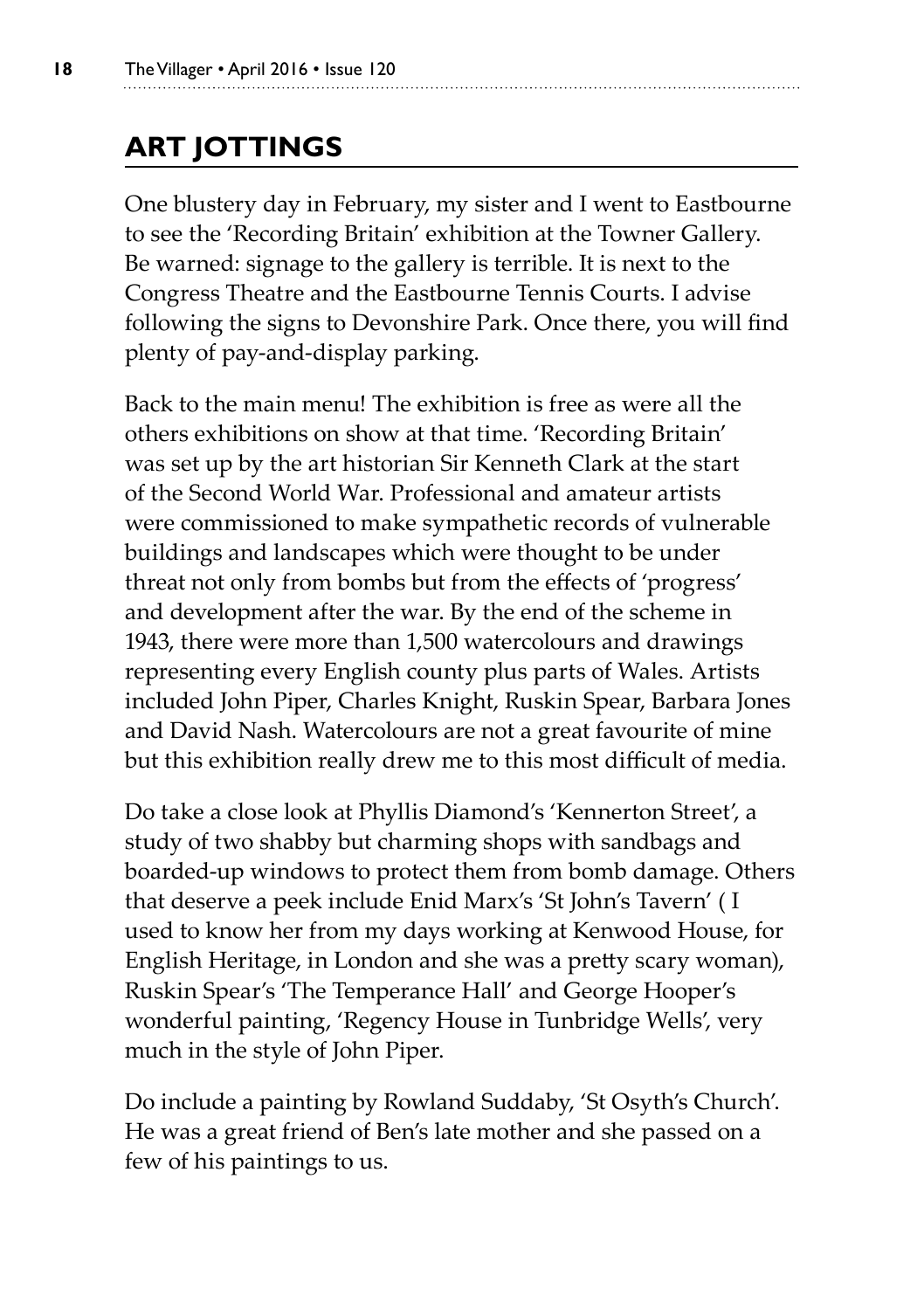Of course, it would not be the Towner Gallery without a few works by Eric Ravilious, and this does not disappoint as there is a small room showing some real gems including paintings of Mount Caburn, Littlington and two wonderful studies of 'Furlongs', the house near Firle where the wonderful artist Peggy Angus lived. The gallery has a great little café with beautiful views over Eastbourne and the tennis courts.

'Recording Britain' is on show until May 2. The Towner also has facilities for children where they can make things and paint and these activities are normally free. Just go to their website **townereastbourne.org.uk** for more details.

*Gill Autie*

# **VILLAGE HALL COMMITTEE NEWS**

We are sad to learn that Carolyn Stow has decided to step down from the Village Hall Committee. We thank her for all her hard work over the years.

### **ROYAL OAK SURVIVORS DIARY DATES**

28th May – Go Nuts in May! Race Night and Fish & Chips Lunchtime ploughman's

16th July – Jolly Japes in the Summer Stoolball and Rounders on the Hoe Lunchtime ploughman's

3rd September – Autumn Fruitfulness Lunchtime ploughman's and evening bar

12th November – Charity Quiz Night Details to follow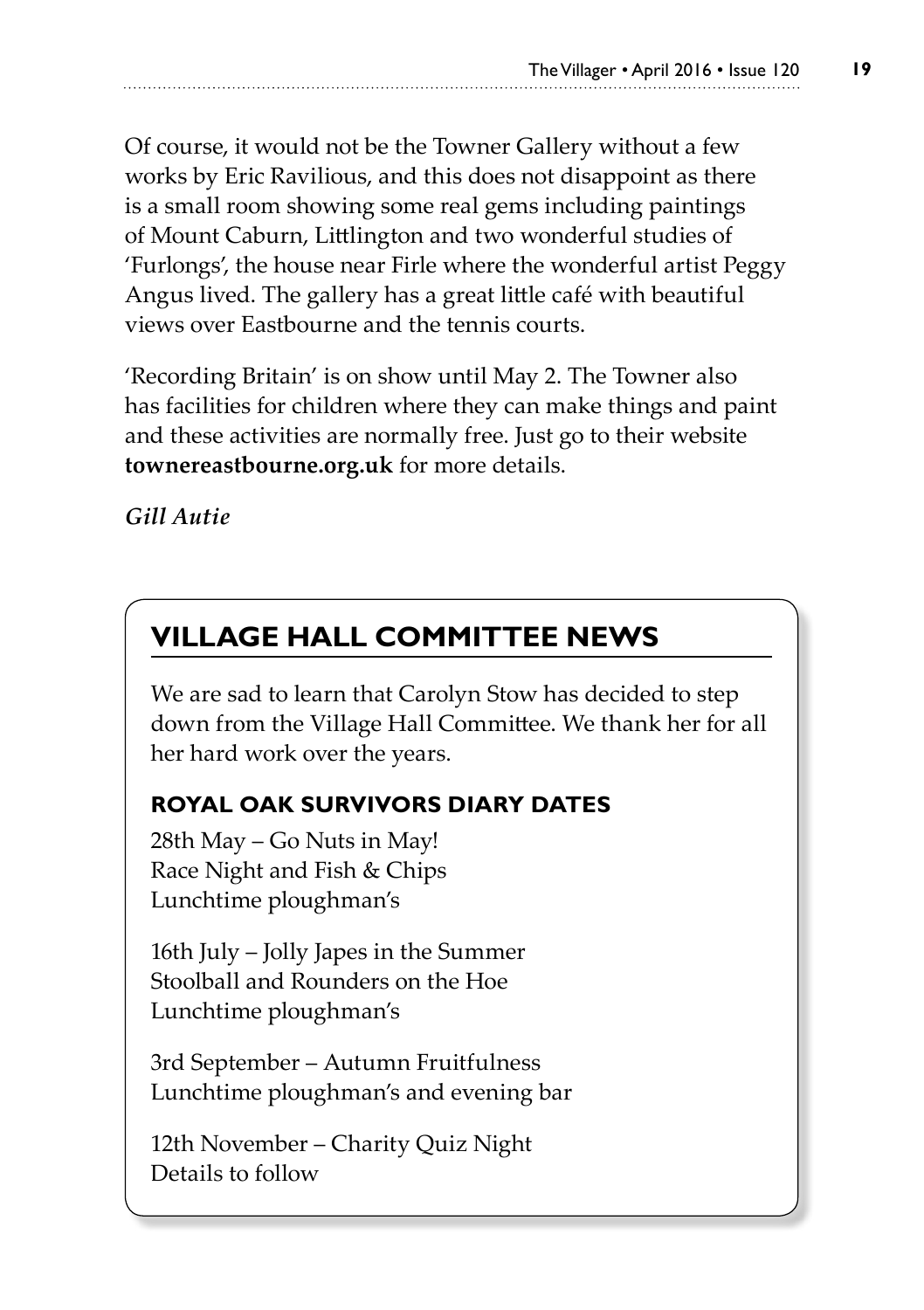## **KEN CHEESEMAN**

*As many of you know, Ken was the editor of the Villager when it was first published. He was also responsible for the Millenium Beacon on the bank beneath Church Cottages.*

Kenneth Cornelius Cheeseman was born in 1930 in Essex the youngest of a family of 8 and was orphaned by the age of 16. By the age of 9, he had decided he wanted to be an architect. However, Methodism continually tugged at his heart strings and he became a lay preacher by the age of 15 and developed ideas of going into the Methodist Ministry. The war came and being a pacifist, he was sent to work on a farm. He was still doing farm work and also still toying with entering the Ministry when he met Beryl but discovering that he would have to be a Minister for 7 years before being allowed to marry, this idea was quickly dismissed.

They married in 1951 and Ken re-ignited his interest in architecture and began his 7 year training course. After a time, he began working for a practice in London as a draughtsman and continued his studies externally, qualifying in 1959. He set up his own practice the next year with a capital of £100. Ken was driven and ambitious and the practice thrived and eventually he employed 10 people but doing all the designing himself. As the business expanded, so did life at home – four 'little Cheesemen' were added to the family in the space of 8 years.

At this time, Ken was working mostly on schools but gradually churches, housing and a factory were added to his repertoire and he also landscaped a golf course and a section of the Norfolk Broads. The churches were mostly non-conformist and Ken's brief was mainly updating and additions. He beautified 92 churches in all one gaining a design award which he received from Sir Basil Spence. He was also commissioned for one synagogue, one new build church in Africa and one curious 'Lighthouse' church where the 'light' lit up during the service and where he was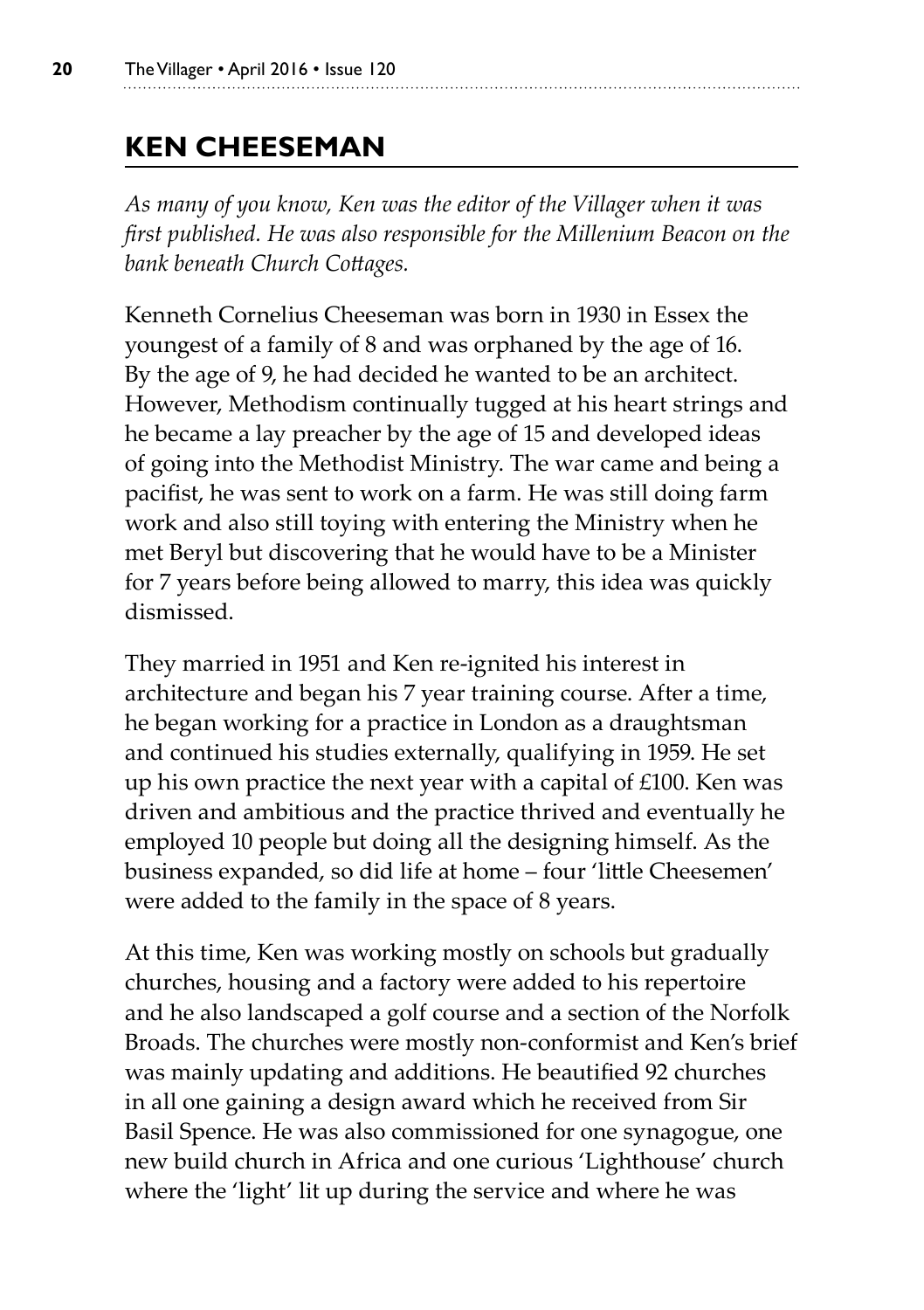invited back to preach. Stained glass windows (one consisting of 32 panels) and one 12' bronze sculpture in the shape of a flame also bear his name.

So, what else did he do? He was a Magistrate for for 20 years, a Rotarian for 23 years and continued to be a preacher. He was also involved in amateur dramatics for 20 years

Having been gradually winding down his practice, Ken finally retired in 1990. He then had time to devote to his studio in The Barn. His output of drawings and paintings was prolific and he produced enough material for 35 exhibitions. These were held in aid of Cancer Research and those, together with the 'big breakfasts' held in the village hall, he and Beryl between them raised £67,000 for the charity.

Ken is blessed with a very, very supportive wife and Beryl was probably the inspiration behind many of his artistic endeavours.

### *Sheila Redman*

## **MEL'S BIG BREAKFAST**

On March 11, Mel Morgan held a fundraising breakfast at Jasmine Cottage to raise funds for Cancer Research. It was well attended, mostly by ladies who breakfast. Happily for cake lovers, there was a wonderful spread of delicious, home-made cakes, plus some nice savouries, and plenty of coffee, juices and healthy fruit. Donations totalled £220. A great effort by Mel and those who helped her, and very enjoyable for those who came, and gave generously.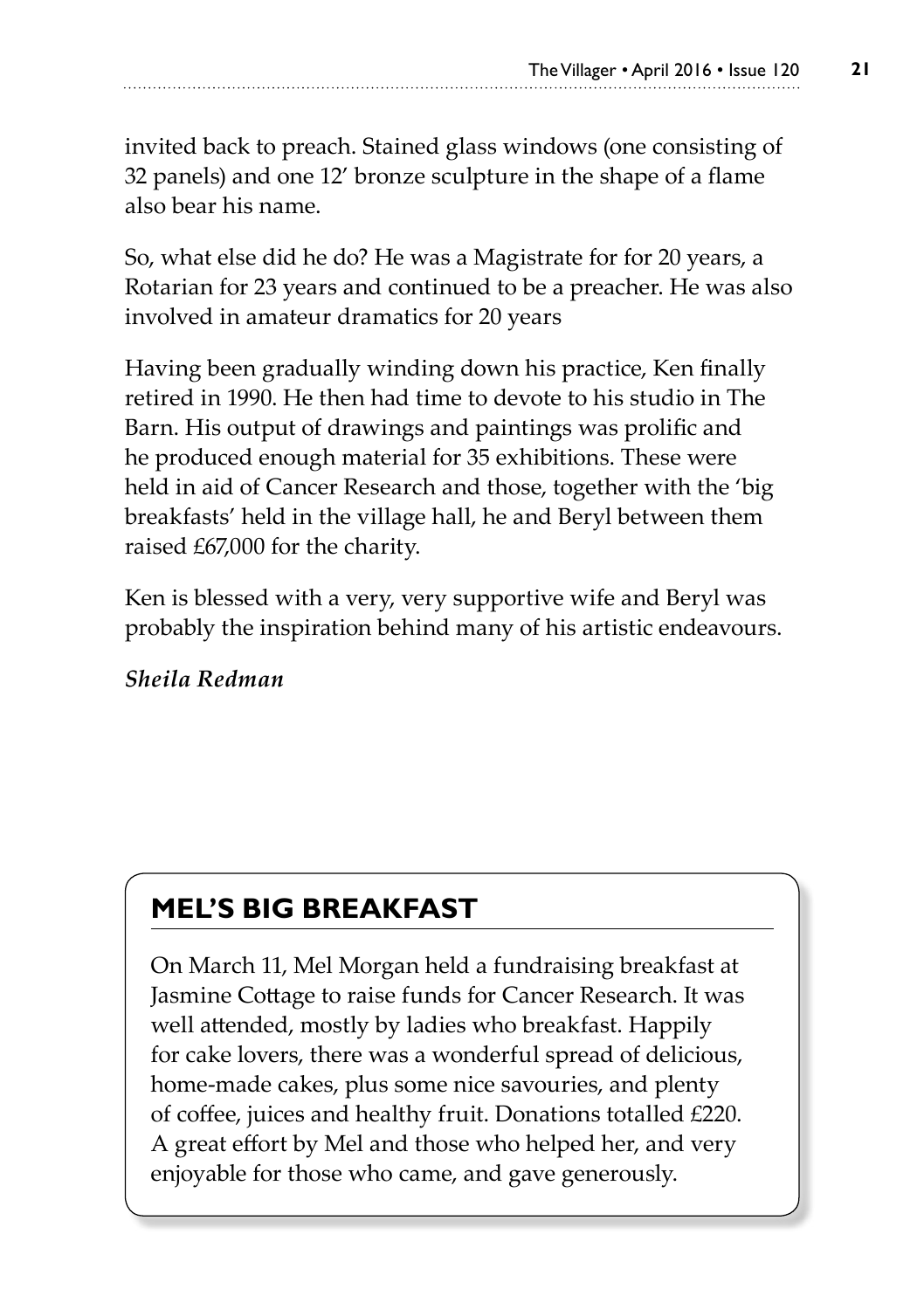## **THE LAWNMOWER MAN**

The lawnmower exploded and died in mid mow. Brought it inside, carefully covering the shaggy, white carpet with large plastic bin bags. Plugged it in. Another explosion. "I need a new one", says Lynnette (she who does the mowing, but not the mending). It's happened before so I examined the cable and saw the fault. Same one. Design error. "Wear on plastic sleeve at entry to handlebar control". Feeling Mr Competent now - Lynnette looking on in awe. Carefully dismantled control, cut off damaged part of cable, rethreaded new end and reconnected. Voila! But it still didn't work. Fuse?! Changed that for one I found lying about. Didn't work. Maybe that was a dead fuse? Lynnette has now lost interest and wandered off, not as impressed as before. A case of premature admiration, something to do with age maybe. No new fuses, so took the one from the washing machine. That has to work, right? Doesn't work. Must be the motor. Dismantle front of mower and stare at motor. Looks ok. Nothing disconnected or burned out. Conclusion - it is beyond human (i.e. my) capability. "Take it to the dump. I want a new one, and I'm going out now that I can't mow", shouts Lynnette. Shame to waste the cable and plug I think, so I cut off the cable and neatly coil it. I place the mower outside the front door to puzzle the neighbours. Clear all the bits and pieces and plastic bags like a good husband (Lynnette is sensitive to these considerations I have noted). Time for a well earned cup of tea perhaps.

Ten minutes later, cup in hand, I go into the bedroom in search of my book. A Christmas present just fitting for these quiet times. It's about a man standing on a ledge 2000 feet up a sheer cliff. Riveting stuff. Have I got time to read before Lynnette returns? I notice the bedside clock isn't working. Nor the radio. Nor the floor lamps. I check the fuse box to find the circuit has tripped out.... No problem. Hang on. It's the same circuit I plugged the mower into. Erm, could that mean…?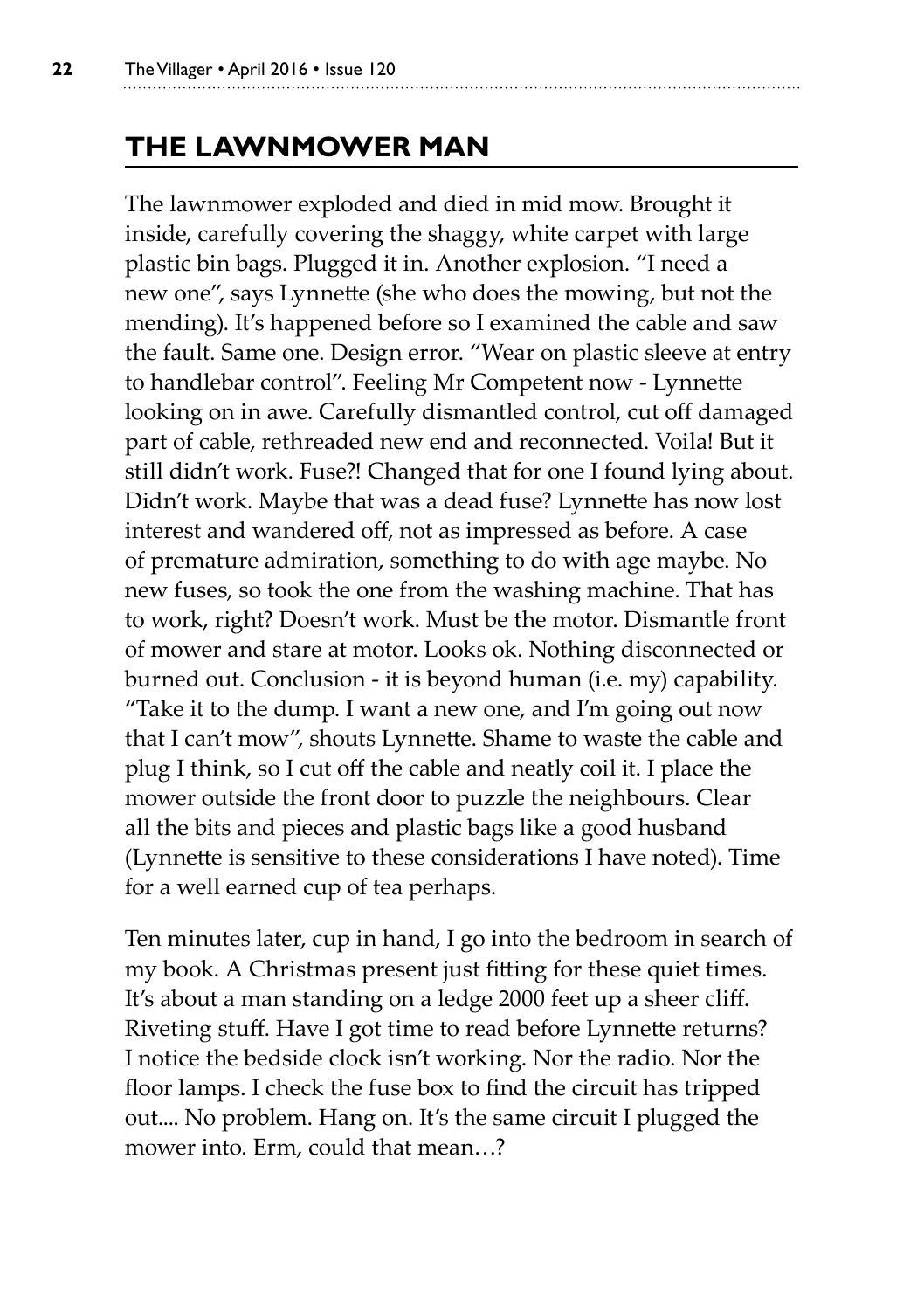So, boys and girls, the question is: do I mend the cable, tackle the whole mower thing again to check if I actually did repair it the first time or do I just pretend it still doesn't work and buy a new one? After all, it is 10 years old and wasn't great anyway? Or am I just being lazy? Such are the moral dilemmas one encounters in retirement.

I said nothing and left it in the rain outside.

### **Epilogue**

The following morning.... "Well, is it fixed yet?" says Lynnette. Spirit rebooted, I get the mower from the porch - evidently not of interest to any DIY inspired passerby - and retrieve the toolbox from the garage. I re-lay the plastic, undo the whole thing again, reattach the (now shorter) cable etc. etc. etc.... To test it, I press down on the handle bar to raise the blade from the floor and press the ON switch. VOILA!! It works... and immediately chews up 3 plastic bags and spews the little black shreds, plus innards full of damp grass and twigs, all over the room. That's my morning gone.

Moral? There has to be one...

*Colin Chapman, Hoddern Farm*

# **NEWHAVEN INCINERATOR VISIT**

Noel West is organizing a visit to the Newhaven Incinerator and Veolia are happy for this to take place, but they restrict the maximum number of people in each party to 20. If you would like to be included please let Noel know on 07766 661066 or noel.west@sky.com. Its first come, first served and no date yet but Veolia say visits are very popular so expect sometime late summer.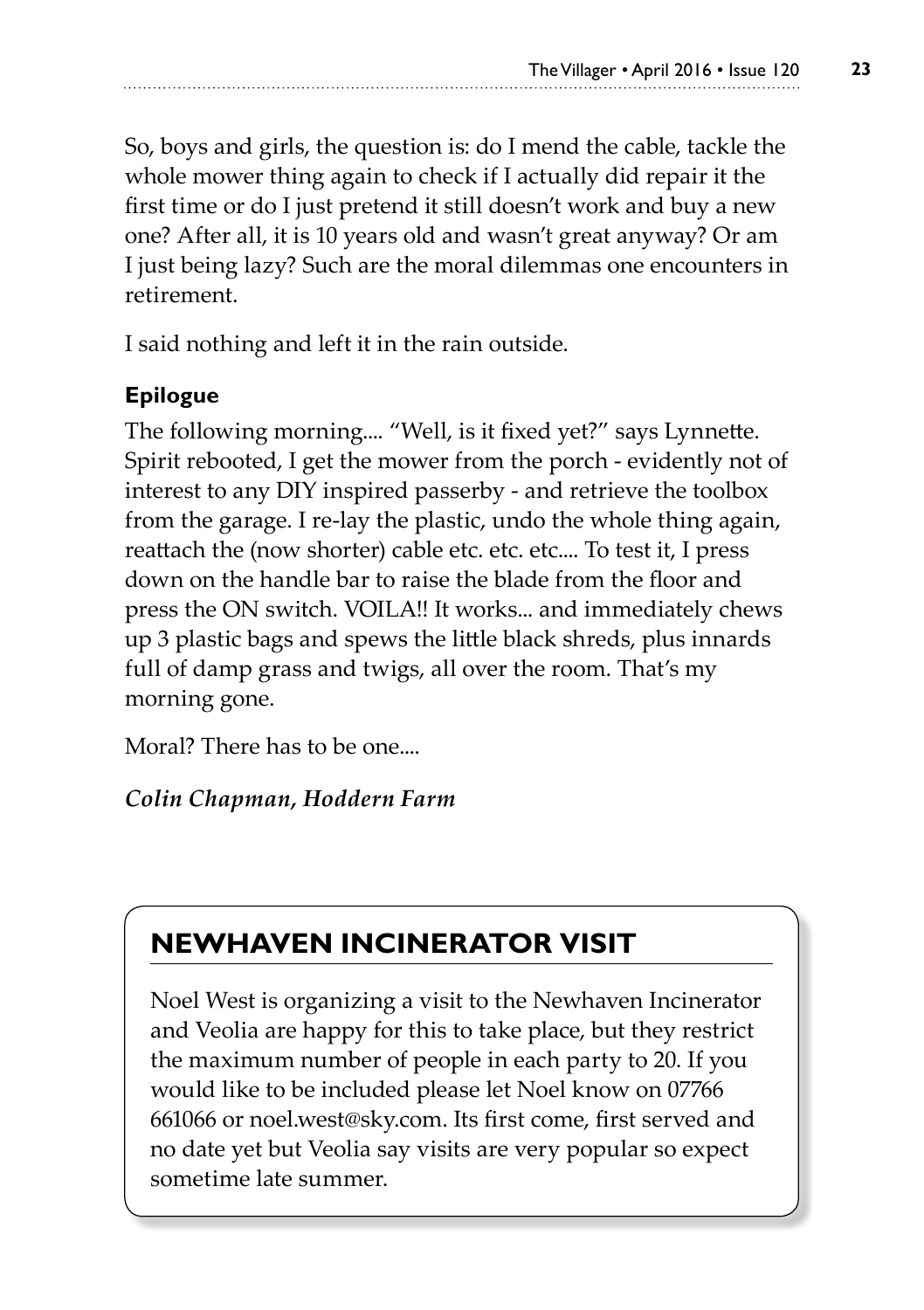# **NOT QUITE THE LAST GOODBYE**

*Richard Way on moving out of his village comfort zone in Piddinghoe to a basic flat in 'town'.*

My mother died in June 1999. Having been diagnosed with cancer of the oesophagus in April, it was a merciful release.

I felt bitter at first, knowing that an operation to put a tube down her throat to divert the oesophagus had gone wrong and had punctured it so that any food or liquid went straight into her system. A nasty death which seemed like ages but was actually only two months.

I felt bitter towards the surgeon who had carried out the operation, and towards Christianity, as mother had been a devout churchgoer, mostly in Piddinghoe but latterly at St. Michael's in Lewes when a rather left-wing vicar took over the parish in the village.

I felt bitter, too, that prior to the cancer getting her she had endured pain and overcome the ordeal of a broken hip incurred whilst tripping over a pot-hole on the way to the village green. Fortunately she was insured with BUPA so she had the best treatment available. It took the surgeon three separate attempts to get the bone to heal. This was over the course of a year, and she had finally got the 'all clear'.

Mother left her estate and the cottage to be divided between my two sisters and myself. Unfortunately I couldn't afford to buy them out so after probate was settled, which took about a year, Flint Cottage was put on the market. It was sold after forty-two viewings via Rowland Gorringe, who handled the sale with utmost professionalism.

Some of the viewers were clueless when I showed them around at weekends. Either the garden wasn't big enough or the ceilings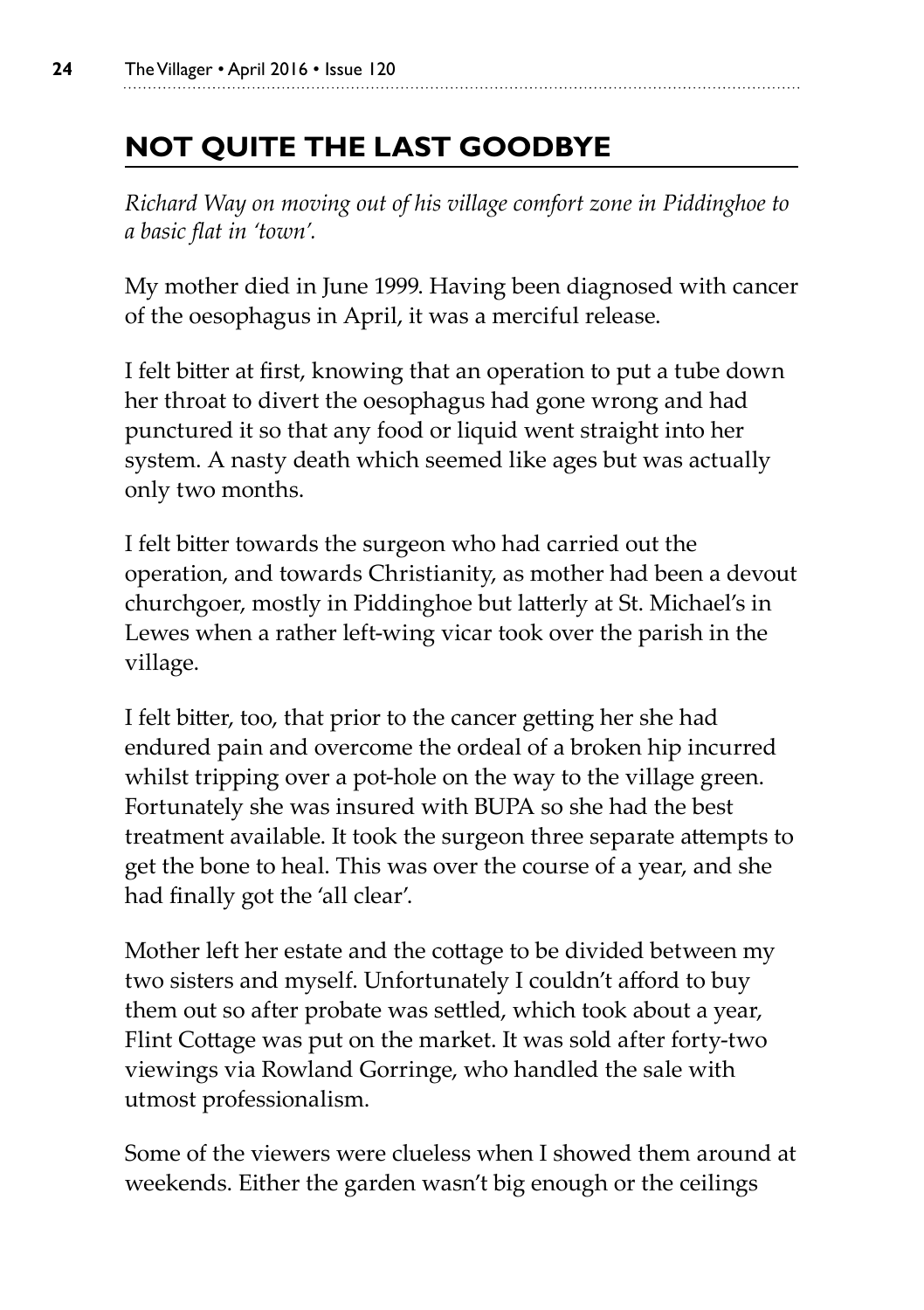were too low, for example. What did people expect when buying a country cottage?

When the cottage did sell, it meant me having to move out and finding a new home. This meant clearing three generations of accumulated goods. There was still some of my grandmother's furniture and ornaments, plus my parents' gear (including a load of barge and boat memorabilia stored in the loft, shed and garage). Gorringes took the furniture away to their auction rooms and the rest had to be cleared by myself and Chandra (Jane was away in Switzerland).

At this time I was a regular customer at the hardware centre at the top of the town in Newhaven. The owners, Dorothy and Martin Gregg, had become my friends, as had their son Bill who serviced my machinery and was always telling me off for not checking the oil in the mowers often enough or letting the blades get too blunt.

When told of my accommodation problem, Bill said his parents had a small flat above the hardware centre (one of the best shops in the town at the time) that I could have. With the sale of Flint Cottage imminent, I went to have a look at the flat which was small but I thought at least it was a secure roof over my head with people I knew and trusted.

Moving from a three-bedroom cottage with a garden, garden shed, larder, broom cupboard and airing cupboard to a onebedroom flat was stressful to say the least, but I had some really good friends in The Ship Hotel in Newhaven where I worked in the afternoons, and they agreed to help me move.

They mustered three transit vans and a Range Rover, and we managed to get all my gear and furniture into the vans in one go. They carried furniture and electrical appliances, including a washing machine and fridge freezer, up a flight of fire-escape steps, and installed all in my new home. Everything else was in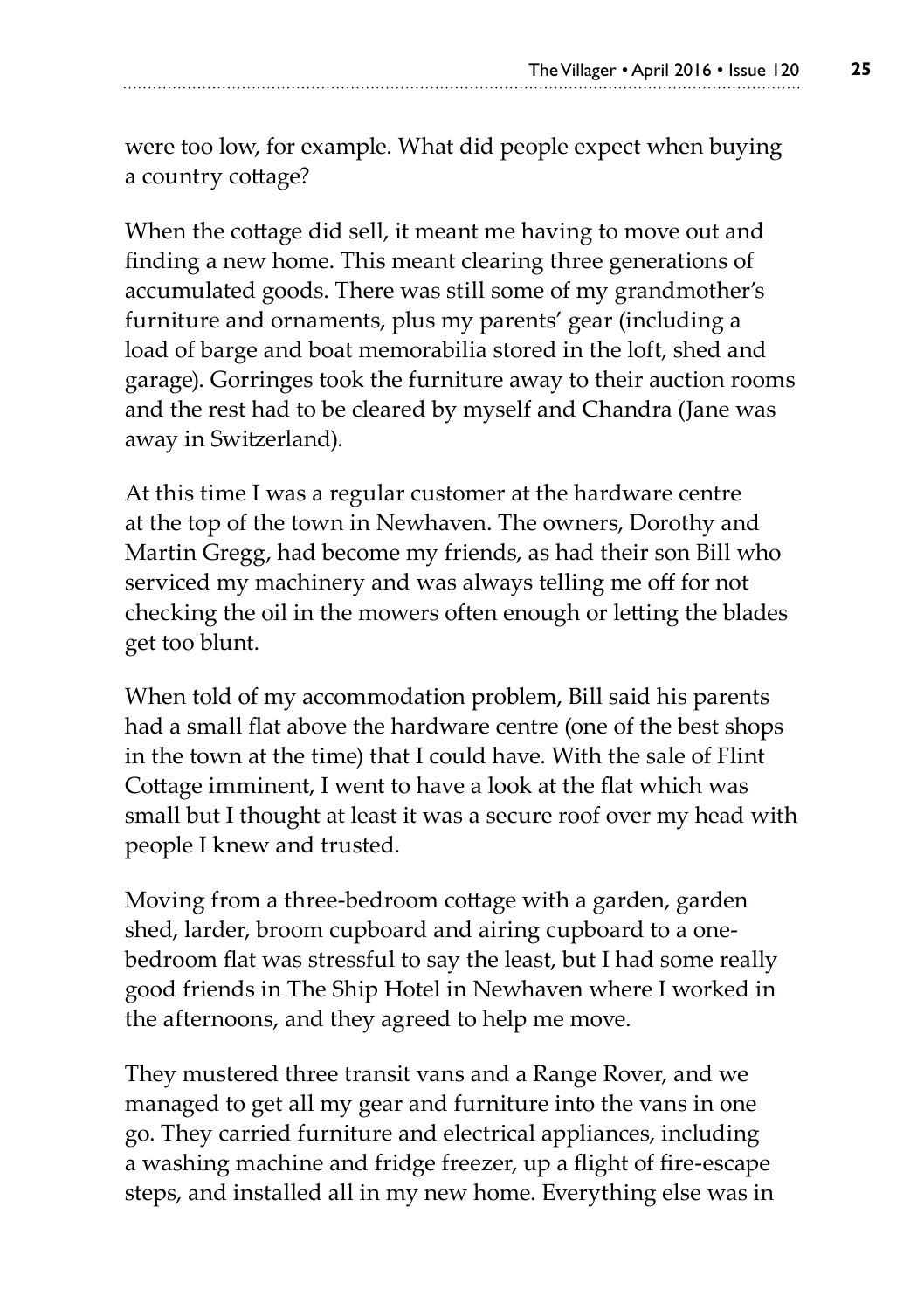black bags or boxes but at least I had a home, albeit very different to what I had been used to.

Once this was done I took the team down to The Ship and treated them to several well-deserved beers and a selection of rolls which the landlady had prepared. They had turned down my offer to pay. When they were sufficiently replenished they went home and I walked up to my flat. On good advice from several villagers the first thing I did was make up the bed and find the kettle. I then did about two hours of unpacking and enough was enough. I watched a bit of television and then went and got a Chinese take-a-way which I enjoyed with a bottle of wine, and then retired to bed.

The next day was Sunday, so I had time to do some more unpacking and furniture arranging. Bill came round and connected the washing machine and helped place heavier furniture (how many landlords do you know who would do that on a Sunday?). On Monday I walked to the village to go to work. I did this again on Tuesday and decided after these excursions that I was half knackered before I'd even started work, so I opted for the bus from then on.

One of my best friends, Colin Burgess, who drank in The Ship and had a hotel in Eastbourne, was also good friends with Bill, who did all his DIY, decorating and property maintenance. He told me that one of the flats upstairs from me, which was three times the size of mine, had become available and I could move into it if I chose. It also had a balcony (on which I now grow tomatoes, runner beans, herbs and flowers).

It would only cost me a fraction more in rent, and he said I would be mad to turn it down. I thought about it and decided that the stress of repacking stuff and moving it up yet another steep flight of stairs would be too stressful, so I initially said no. Colin told me that he and Bill would organise the move and do all the physical work, so (thank God) I changed my mind. They moved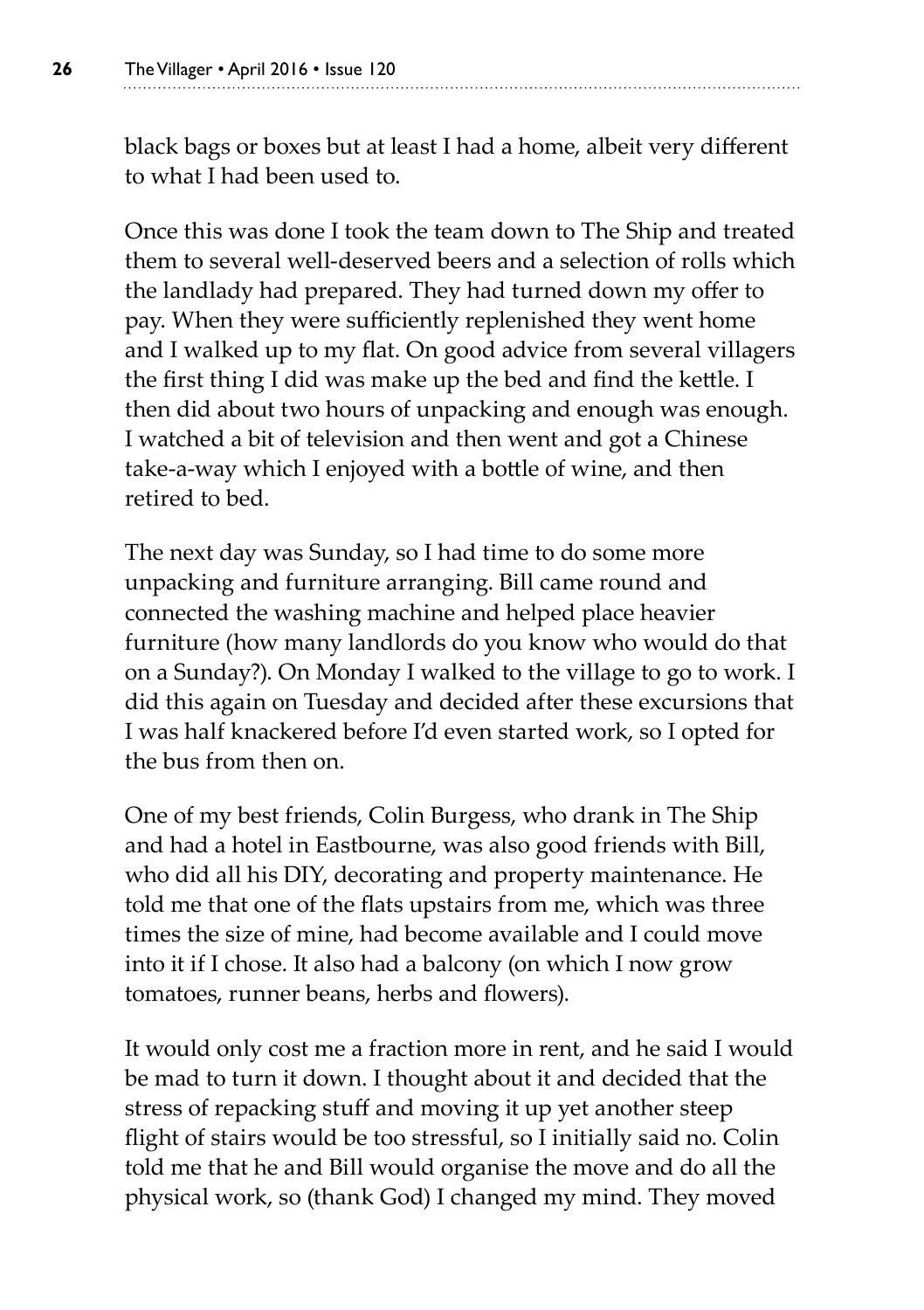everything upstairs in a matter of hours, and only charged me a few beers which were chilled in the fridge.

I have been here now for 15 years and couldn't be happier. Bill looks after everything maintenance-wise in the flat, as well as keeping my garden-machinery ticking over. There are four other flats in the block - mainly occupied by Poles, who are hardworking, friendly people and look after my plants while I'm away.

Bill is good friends with Stuart Kennedy who owns Dees Newsagents. Whenever Bill is away Stuart steps in and has helped me out with machinery, lighting, TV and other problems. So as long as I can manage the stairs this is where I will stay.

#### *Richard Way*

## **GARDEN REFUSE**

If you take garden refuse to the Hoe please remember:

**Compost heap:** leaves, grass, rottable green waste only. **Bonfire:** all wood, thick roots, ivy.

**Your dustbin/Newhaven dump:** metal, plastic pots, bin bags etc.

Our thanks go to Jim Harvey who works hard at maintaining this facility for the benefit of all villagers. He does this voluntarily and the least we can do is put suitable waste in the right place!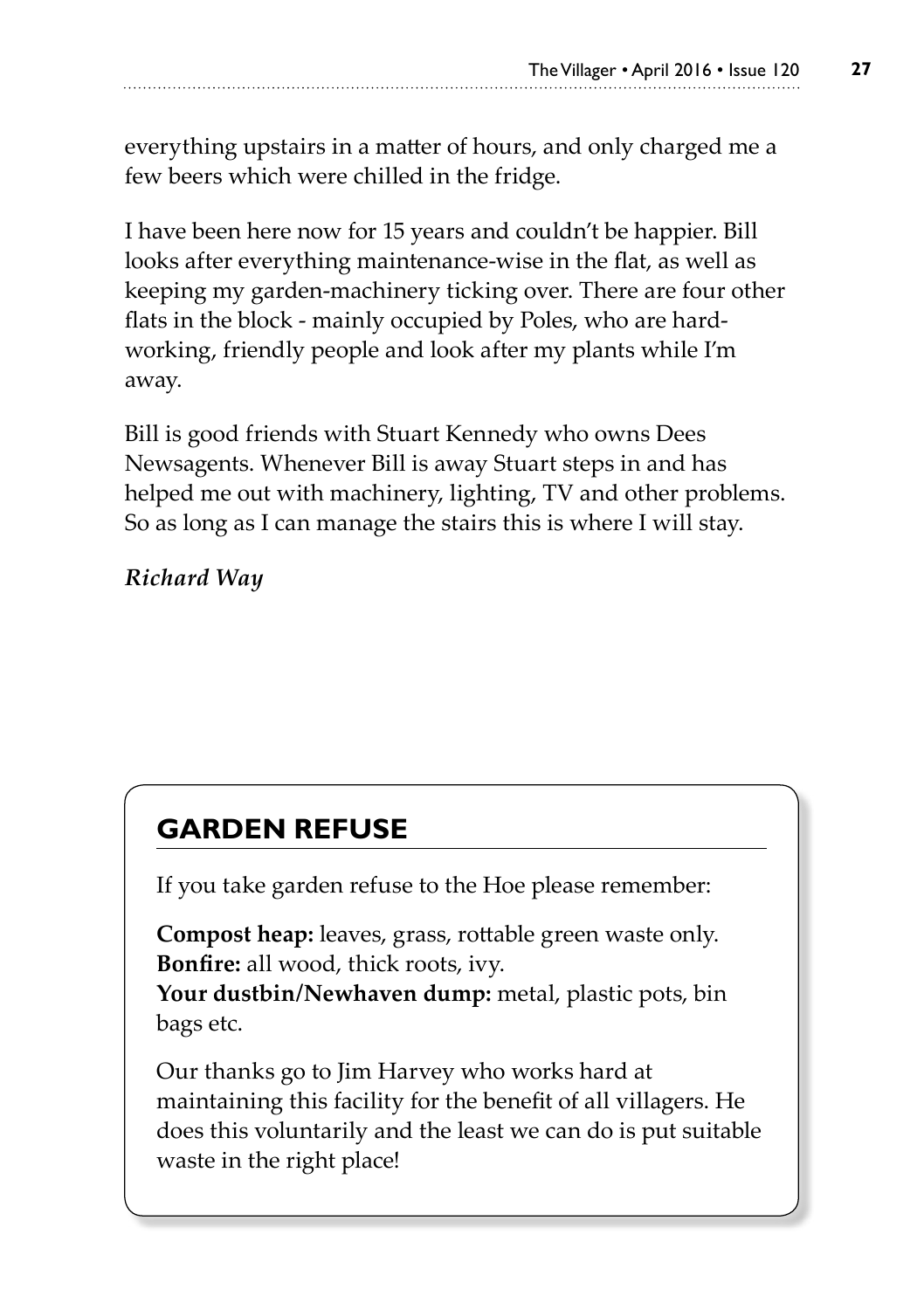## **THE SUSSEX OUSE VALLEY WAY**

Call me a slow starter, but it took me some 2 years after moving into Old Cottage, to realize why so many walkers and cyclists passed my front door. They were constantly asking me if Piddinghoe had a pub or café, especially during the summer. So I asked them why past my front door?, and then the hidden secret was revealed: The Sussex Ouse Valley Way.

Since moving in, the river has fascinated me, with its constantly changing scenery, and although it is generally quiet now, in the past it was a highway for moving goods in and out of Lewes and beyond. The captains of those long forgotten sailing ships must have been great sailors, no engines to help them; they manoeuvred, using the tide and wind, demonstrating fantastic seamanship skills. They could certainly have taught the Charter Skippers of today, a thing or two.

Where does the river come from, where does it start, what countryside does it pass through and how has it influenced the history of our people and countryside? Luckily Jane and I came across a wonderful book, titled simply, "The Sussex Ouse Valley Way" by Terry Owen and Peter Anderson, with a forward by Ray Mears, Jane's boss. This book splits The Way into 6 sections, each about 7 miles long. Every chapter gives easy to follow directions on the route, and at the same time gives a history of where you are passing through.

We have now nearly walked all of The Way, using sections from the book. The Ouse starts near Horsham and ends up in Seaford Bay, covering 42 miles, and was opened in 2005. Why Seaford Bay you ask? That's because before us humans interfered with the course of the river, it ran into Seaford Bay, and if you look carefully, evidence of this stills exists. Walk down to Tidemills, and carry on in a westerly direction, and all will be revealed!

Every so often when the weather looks ok and we are up for a walk, we choose one of the sections, park at one end, find a pub for lunch at the other end, and then walk back. It's a great way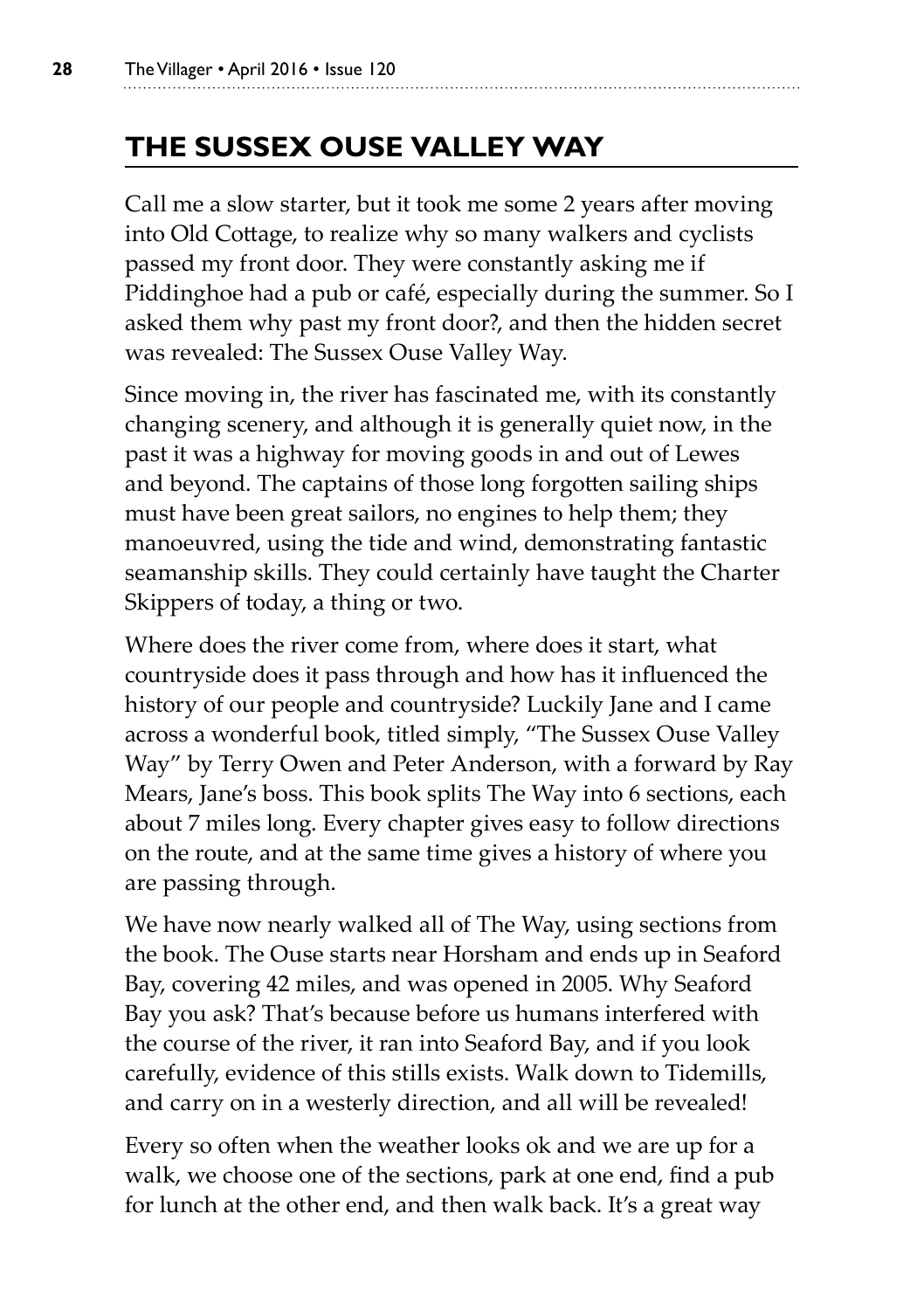to spend a day, in our beautiful countryside. I sometimes feel like Michael Portillo with his Bradshaw's, as we wander up and down the Ouse Valley with our book in hand, although we do not change the colour of our jackets at every opportunity.

One of the highlights for us has been The Ouse Valley Viaduct. This is very easily missed, travelling by train up to London, but on the ground it is one of the wonders of the Victorian Age. It still retains the power to impress today as its 37 arches stride across the valley, supporting the busy schedule of a mainline railway. It is 96 feet high and over a quarter of a mile long. But how many bricks did they use? Michael knows, he recently featured it in one of his television programmes.

So what about Piddinghoe and The Sussex Ouse Valley Way. Its route goes down beside the river to Deans Farm, travelling southwards, in fact exactly where the new section of The Egrets Way is. From there it crosses the C7, up the bridle way towards Peacehaven, but then moves off to the left, to emerge half way up Harping Hill. It then goes down Harping Hill across the C7, into our village and turns left down to the river, by Saltings. We already have The Egrets Way but it's called The Sussex Ouse Valley Way!!

The following is an extract from the book about Piddinghoe:- "The round tower of the church at Piddinghoe supports a glided weather vane surmounted by a sea trout rather than the dolphin of Kipling's verse. There is another verse about Piddinghoe:

Englishmen fight, Frenchman too;

We don't, we live at Piddenhoo.

This may show a very human wish to keep one's head down and get on with life untroubled by the outside world, particularly if one was in the middle of warring parties and, war or not, if one of one's major occupations was smuggling."

Nothing seems to change much!

*Noel West*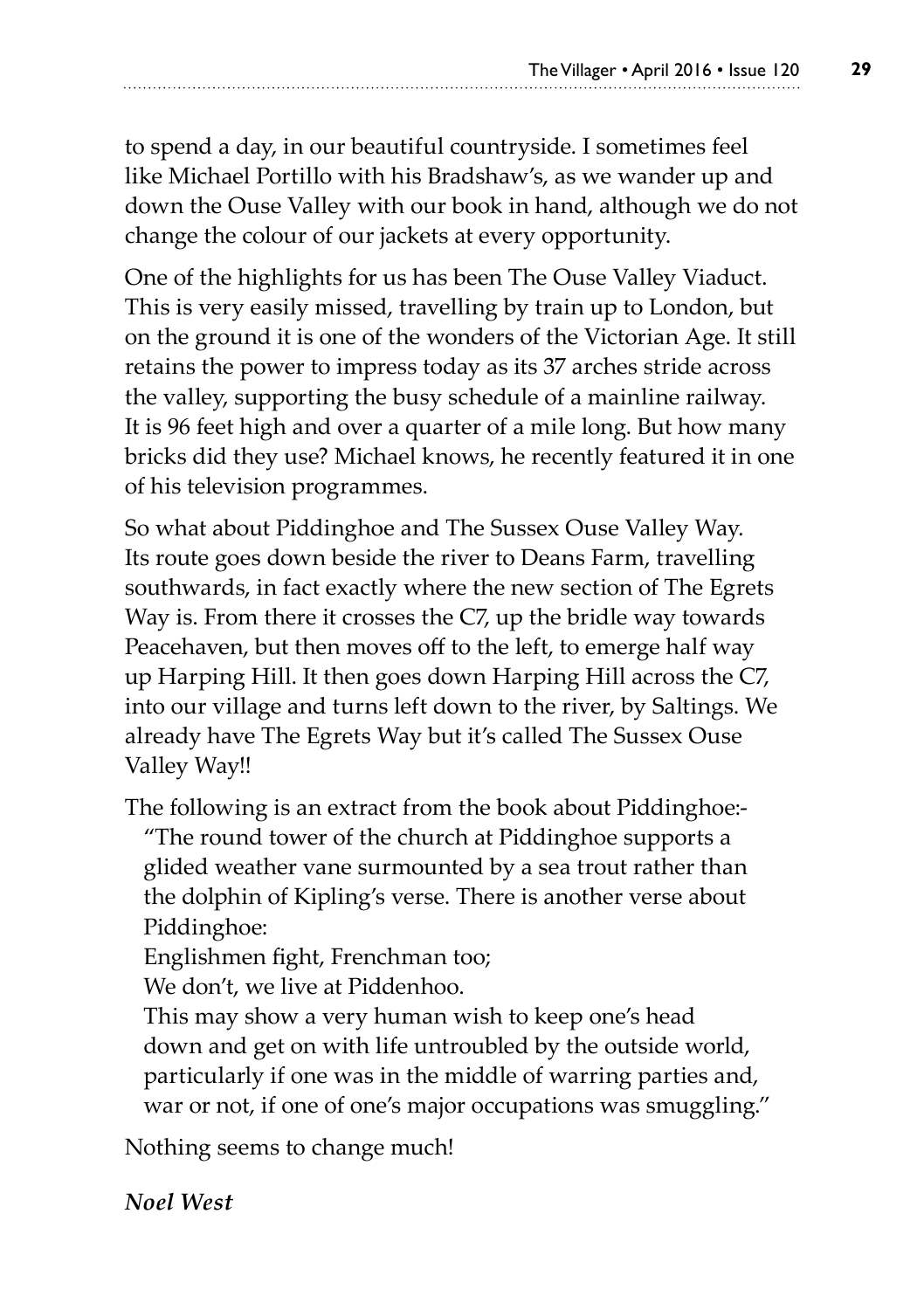

*Two more recipes from Jill Hentschel.* 

### **CHOCOLATE CAKE**

First, weigh four eggs, in their shells. Then you need:

Self-raising flour. The weight of the flour should be the same as the weight of the eggs, less 1 oz.

2 oz cocoa power

1 tsp baking powder

Soft margarine (or sunflower spread) – same weight as the eggs.

Castor sugar – same weight as the eggs.

Half a dessert apple or a cooking apple of the same size. (You could add a good tablespoon of apple sauce instead).

60g dark 70% chocolate, chopped up.

- 1. Beat fat and sugar.
- 2. Sieve flour, cocoa powder and baking powder and mix together.
- 3. Add eggs 1 at a time to a mixing bowl, with a little of the flour mix.
- 4. Fold in the remaining flour mix and chopped chocolate, using orange juice or milk to soften the consistency.
- 5. Bake in two greased/floured sandwich tins (8 inch size) at  $175\degree$ C for half an hour.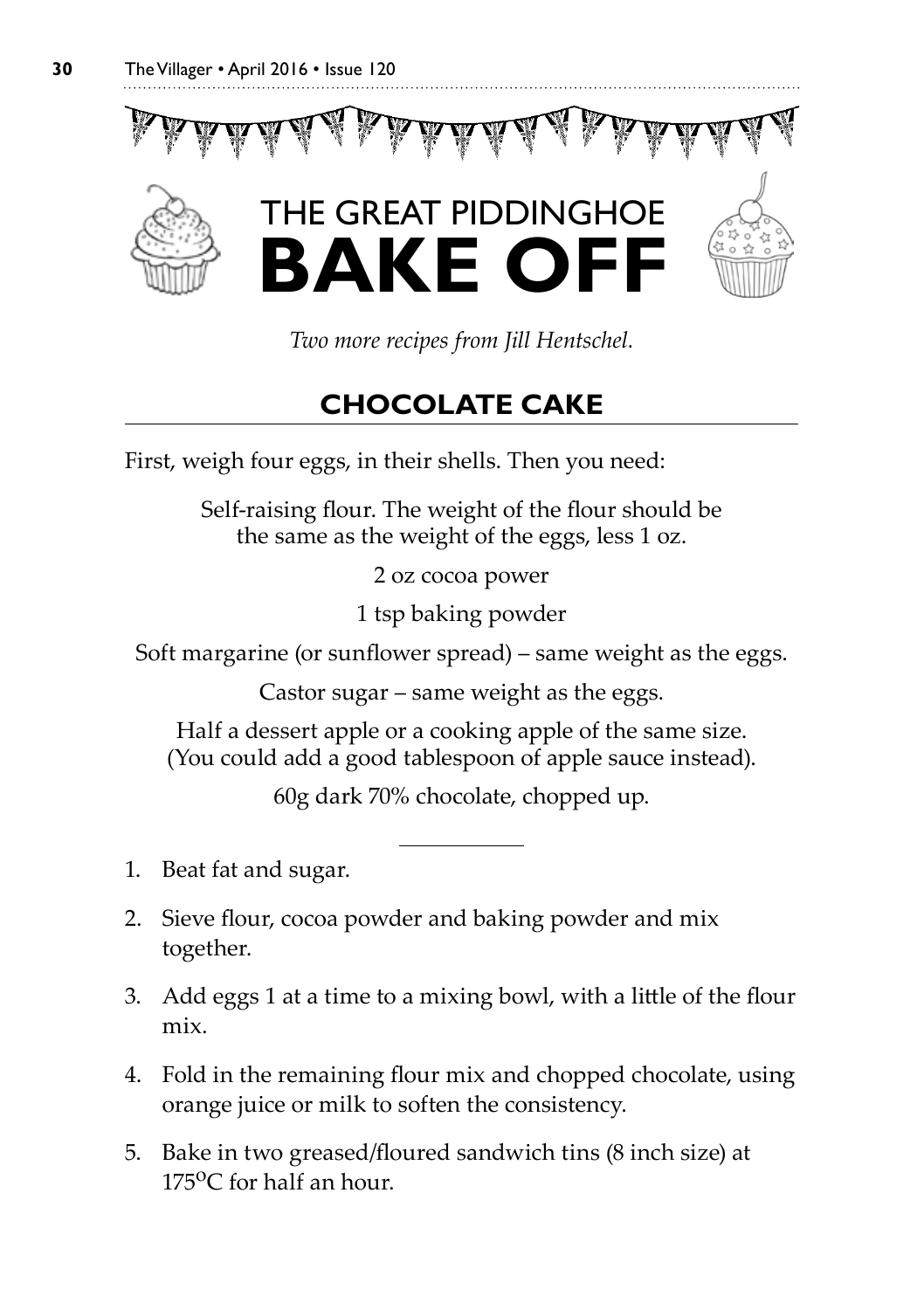6. Remove from tins, allow to cool, and sandwich together with raspberry or cherry jam.

The cake will be better if you can leave it in an air tight tin for a day or two. *(If you can wait that long – ed.)*

### **HONEY BISCUITS**

4 oz butter 2 oz coconut oil 4 oz dark brown sugar 2 oz castor sugar 2 oz honey 1 egg, lightly beaten with 1 tsp vanilla essence ¼ tsp cinnamon 1 lb self raising flour

- 1. Warm the fats, sugar, honey and cinnamon in a saucepan, until all is melted.
- 2. Pour into large bowl and leave to cool.
- 3. Stir in egg, vanilla and flour.
- 4. Roll teaspoons of mixture into balls.
- 5. Put onto lined baking tray and flatten slightly.
- 6. Bake at  $180^{\circ}$ C for 12 minutes or until golden brown.

This is a good, basic mix, to which you could add chopped ginger (stem or crystallised) or cherries if you like.

*If you have any favourite recipes or tips, please let us know so that we can share them.*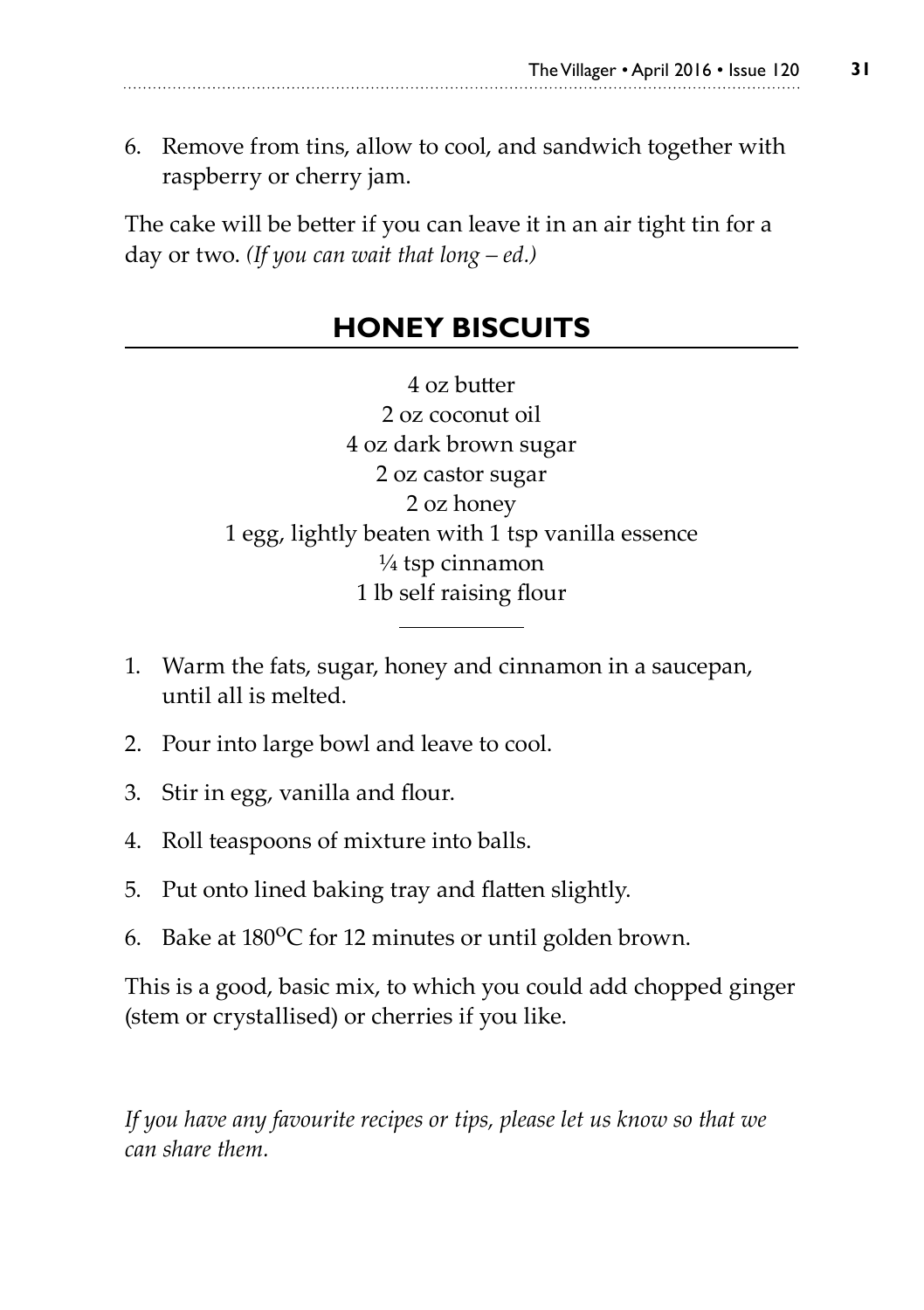# **WOULD YOU LIKE TO CONTRIBUTE TO '***THE VILLAGER***'?**

Articles, letters, snippets are all welcome. Or you might want to discuss an idea with one of *The Villager* team. The names of the team are given on the first page of the magazine. You can always stop and talk to us about contributions. And, remember that Sheila Redman is our 'News Hound', and wants to make sure that *The Villager* is fully up to date with what is going on. There are three important things to mention.

- 1. If you want to contribute an article, please try not to make it longer than about 500 words. You don't have to write as much as that, of course. We can accept far less! We have to set a limit in order to make sure that we have enough space to include everything that regularly goes into the magazine, plus room for contributions. Unfortunately, the magazine, because of technical reasons, plus costs, can't be ever expanding!
- 2. We will always set a deadline for contributions. See below. If you send in your contribution right on the deadline we can't guarantee inclusion in the magazine. It would be very helpful if you could send your article in with some time to spare.
- 3. We really would appreciate having your articles as Word docs, attached to an email. It makes it easier for all of us working on the magazine.

Two of us – Bill Pierce and Gill Davies – are very happy to be involved in discussions with anyone who wants to write something, or to provide a helping hand if needed. As well as talking to them, you can contact them through email.

Bill's email address is: piercewilliam991@gmail.com Gill's is: davies.gill@btinternet.com

*The deadline for contributions to the next Villager is May 17.*